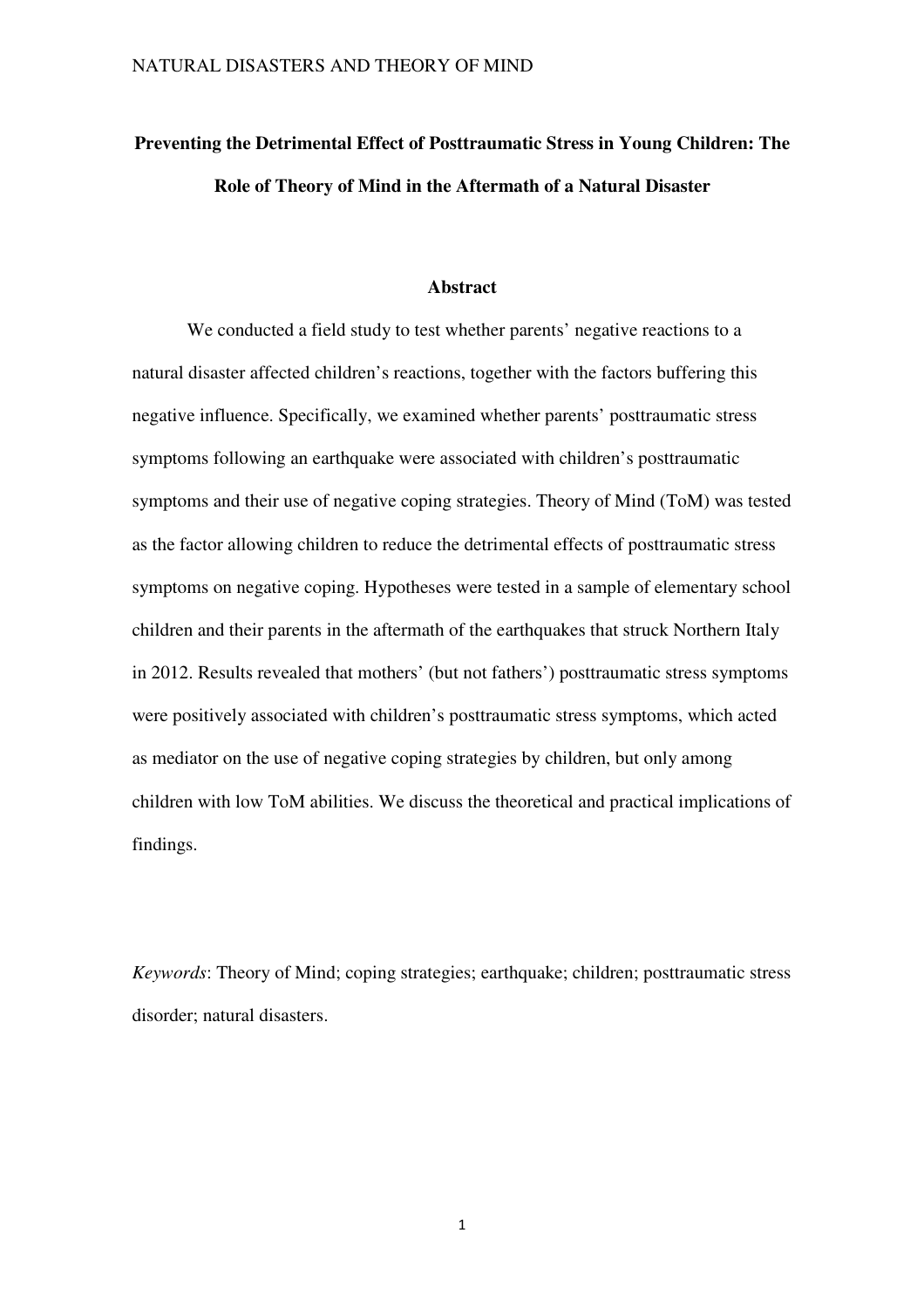There is a consistent literature showing that catastrophic events, such as natural disasters, have both short- and long-term negative psychological, emotional, and behavioral consequences on individuals (Neria, Nandi, & Galea, 2008). These adverse effects are especially strong among children and adolescents, who may be less prepared to face uncontrollable events (Furr, Corner, Edmunds, & Kendall, 2010) and who could be especially sensitive to contextual influences, such as their parents' reaction to the stressful event (Lambert, Holzer, & Hasbun, 2014). One consequence that may be especially detrimental is the use of maladaptive coping strategies, which would prevent an effective processing of the event, implying a reduced ability to cope with stress (Bolger, 1990).

The aim of this study is to examine the individual and contextual factors driving the use of maladaptive coping strategies among children in the aftermath of a natural disaster, together with protective factors which prevent their use. Our focus is on the stress experienced by parents and children after the disaster, and in particular on posttraumatic stress symptoms, which may be key to determine maladaptive coping. Posttraumatic stress symptoms include intrusive memories, avoidance, hyperarousal, and numbing, all factors that can be sufficient to warrant a diagnosis of posttraumatic stress disorder (American Psychiatric Association, 2000). Posttraumatic stress disorder can severely impair individuals' and, especially, children's psychological functioning (Furr et al., 2010). In particular, we test whether parents' posttraumatic stress symptoms predict children's posttraumatic stress symptoms, and whether stronger children's posttraumatic stress symptoms are in turn associated with a greater use of maladaptive coping strategies. Crucially, we test "Theory of Mind" (ToM; Premack & Woodruff, 1978) as the factor which buffers the effects of children's posttraumatic stress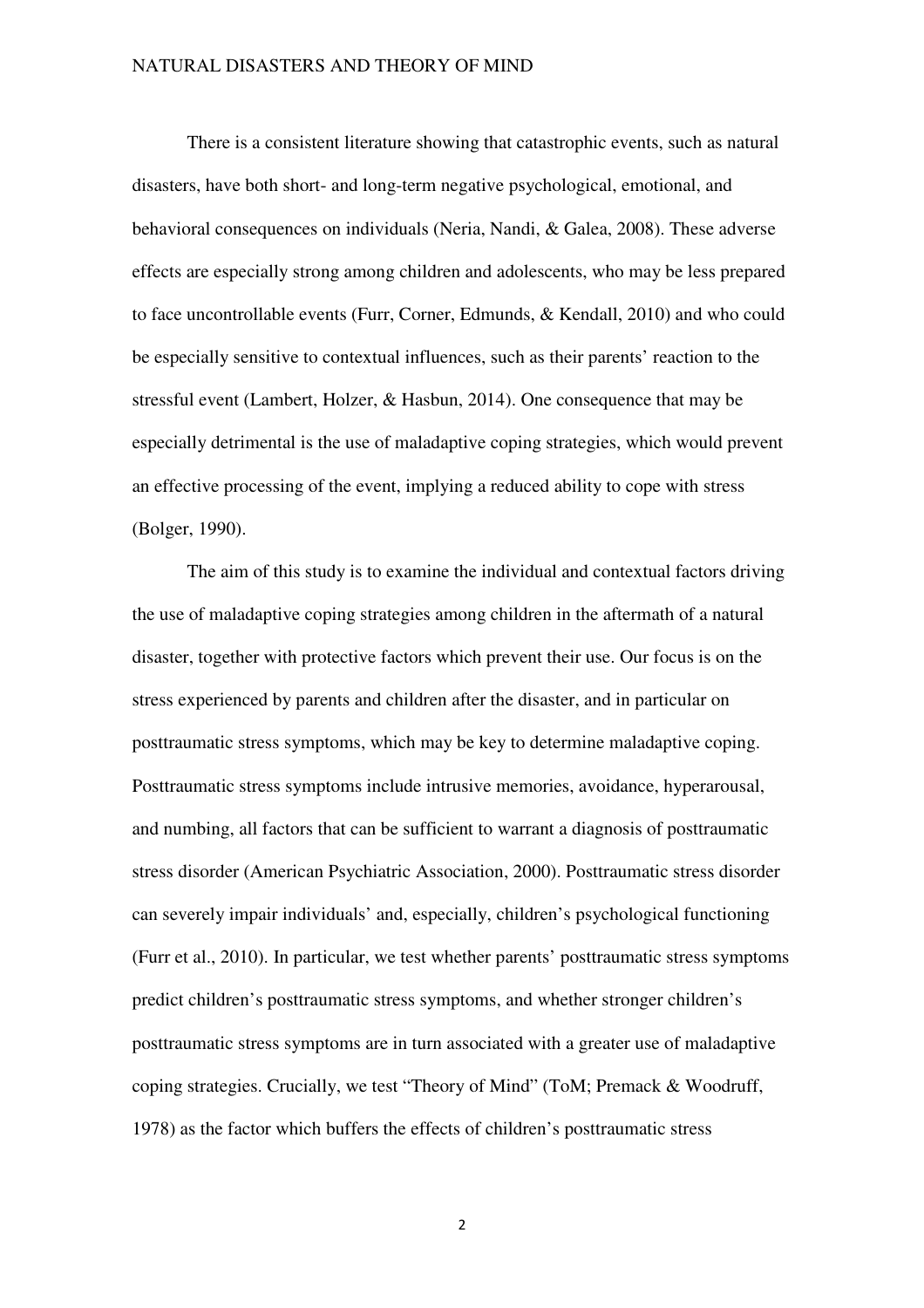symptoms on the use of maladaptive coping to face the event. These hypotheses are tested with a large sample of children and parents exposed to the earthquakes that struck Northern Italy in 2012. To our knowledge, this is the first study that investigates ToM as a protective factor helping children to dampen the negative effects of parental stress and, as a consequence, preventing children to adopt maladaptive coping strategies in the aftermath of a natural disaster.

### **Posttraumatic stress and children's use of maladaptive coping strategies**

We can define coping as the thoughts and behaviors used by individuals to manage internal and external demands of situations which are appraised as stressful (Folkman & Moskowitz, 2004). Coping is a complex multidimensional process which is dependent on the person-environment relationship and which is sensitive to the demands and resources present in the environment, to personality factors, and to the appraisal of the individual's available resources (Folkman & Lazarus, 1991).

Although developing coping abilities is fundamental in order to recover from a traumatic event, not all coping reactions are adaptive. Individuals may use qualitatively different types of coping strategies, which are likely to have differential effects on psychological functioning (Schaefer & Moos, 1998). For instance, people could adopt maladaptive coping strategies that consist of asocial, antisocial or avoidant behaviors that are not focused on the stressor itself. Spirito, Stark, and Williams (1988) identified "negative strategies," including hostile reactions, escapist fantasies, self-blame and wishful thinking. These strategies prevent an effective cognitive and emotional processing of the event, with the result that individuals are less able to deal with stress (Bolger, 1990). Thus, it is important to understand the factors driving the use of these strategies, and the factors which prevent their adoption.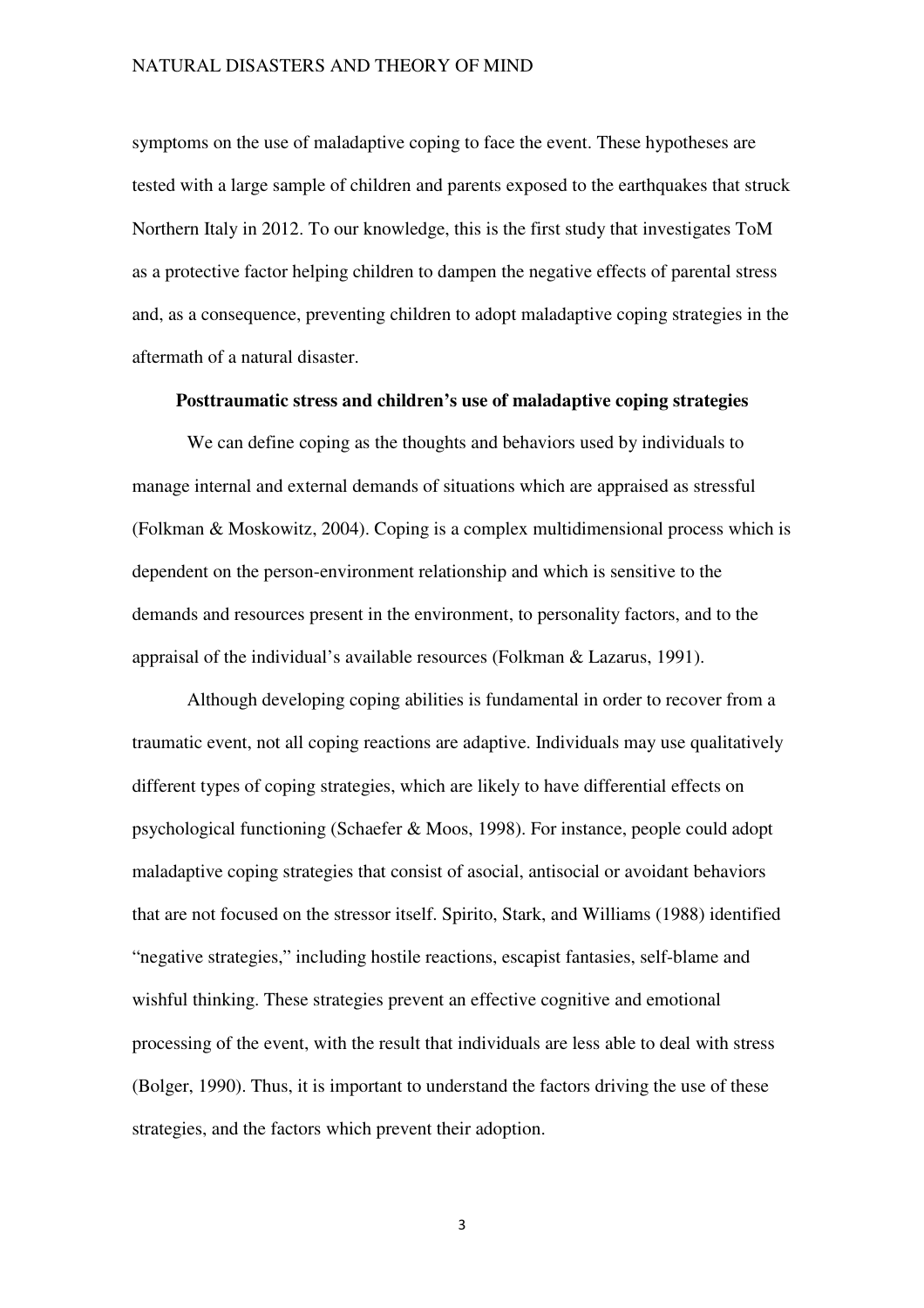There are several factors which contribute to shape the negative consequences of natural disasters on children and which make the recovery from the stressful situation especially unlikely (Terranova, Boxer & Morris, 2009; Vezzali, Cadamuro, Versari, Giovannini, & Trifiletti, in press). The most relevant include degree of exposure, individual characteristics, and situational factors.

Concerning degree of exposure, there is consistent evidence showing that survivors' stress in the aftermath of a natural disaster is higher the more they have been exposed to the traumatic event (Lonigan, Shannon, Finch, & Daugherty, 1991).

With respect to individual characteristics, there are several factors which may impact on children's responses. For instance, the impact of the traumatic event relies heavily on pre-existing emotional and behavioral difficulties (Terranova et al., 2009) and demographic factors such as age (if traumatic events are experienced before the age of 11, posttraumatic stress disorder is three times more likely to occur; Davis & Siegel, 2000) and gender (consequences are generally more severe among females; Furr et al., 2010). An especially relevant factor is the stress resulting from the traumatic experience. Research has shown that posttraumatic stress symptoms following a disaster have several detrimental consequences among children such as possible delays of developmental processes (Gabrielli, Gill, Koester, & Borntrager, 2014). For this reason, we consider children's posttraumatic stress symptoms as a key variable in our study. In particular, we test its effects on their use of maladaptive coping strategies following a traumatic event. To the best of our knowledge, we are not aware of any study examining this consequence of posttraumatic stress in a sample of children exposed to a natural disaster. Based on literature reviewed showing detrimental effects of posttraumatic stress among children, we predict that children's posttraumatic stress symptoms will be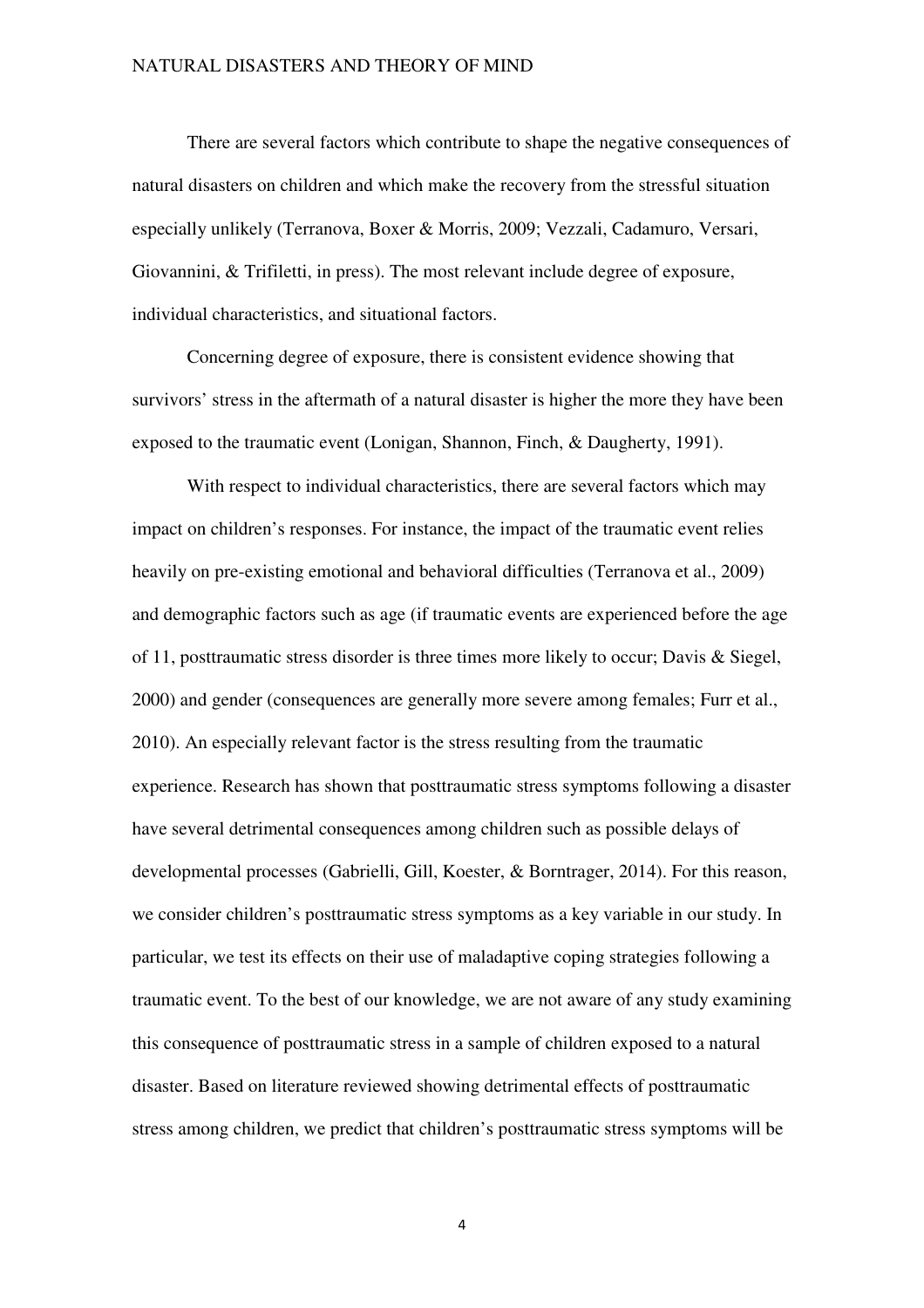positively related to their use of negative coping. This finding would be highly relevant at both theoretical as well as practical level, by showing that posttraumatic stress represents an obstacle for facing the trauma, in the sense that it possibly reduces the likelihood of recovery, also in the long-term.

There are various situational factors that may impact on children's experience and recovery. For instance, social support from peers has been shown to act in the sense of preventing cognitive disruption among young children following a disaster (Cadamuro, Versari, Vezzali, Giovannini, & Trifiletti, 2015). A crucial role is played by parents. Caregivers can help children appraise and understand their emotions and events, provide support, disclose their perspective, and represent a guide and a role model for the use of coping (Gil-Rivas, Silver, Holman, McIntosh, & Poulin, 2007). In this respect, one situational factor that should be considered with special attention is represented by family members' reactions to the event and, in particular, by posttraumatic stress symptoms exhibited by parents (Li, Huang, Tan, Liu, Zhou, Yang, 2010). Parents with posttraumatic stress disorder may have difficulties in assisting their children to develop effective coping strategies in the aftermath of natural disasters (Prinstein, La Greca, Vernberg, & Silverman, 1996). Of particular note are studies showing that the family's reaction to the stressful event are better predictors of posttraumatic stress symptoms in children than the children's own exposure level (Garfin et al., 2014). In this regard, Lambert and colleagues (2014) conducted a metaanalysis considering 42 studies, and found that correlations between parents' posttraumatic stress symptoms and children's distress were as strong for parent-child dyads, where only parents had been traumatized, as they were for parent-child dyads where both parents and children had been traumatized. In other words, children's stress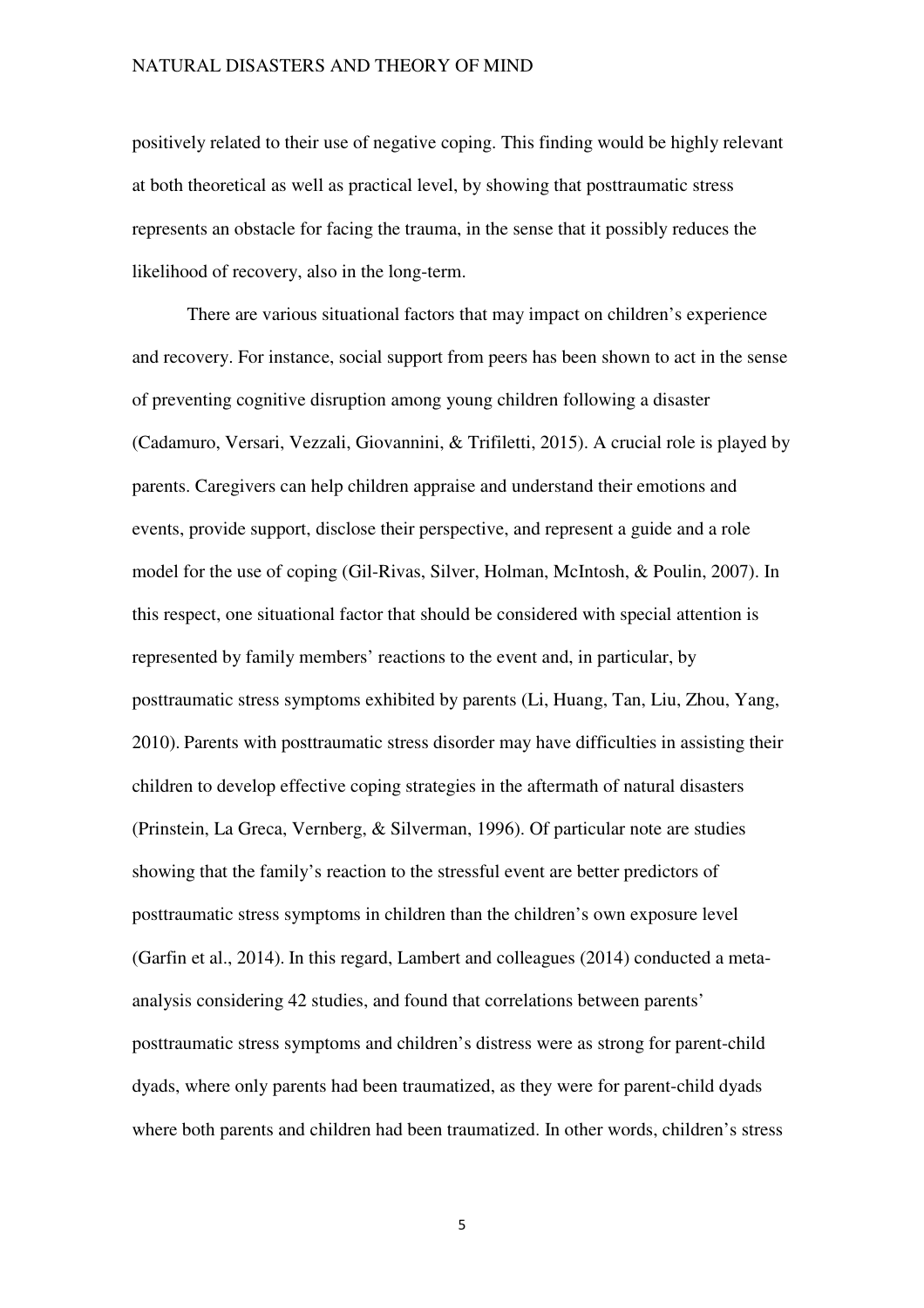strongly depends on parents' stress following exposure to the event. Indeed, the fact that correlations between parents' and children's distress where only the parent had been traumatized were not different from those where both parents and children had been traumatized speaks to the importance of considering parents' stressful reactions as predictors of children's stress. For this reason, we decided to assess both mothers' and fathers' posttraumatic stress symptoms following the traumatic event and test their association with children's posttraumatic stress symptoms.

However, to our knowledge, no study to date has merged this evidence, by showing that parental posttraumatic stress symptoms lead children to develop maladaptive coping strategies by increasing their posttraumatic stress symptoms level. In this study, we aim to provide this evidence, by examining the indirect effect of fathers' and mothers' posttraumatic stress symptoms on children's use of maladaptive coping strategies via children's posttraumatic stress symptoms.

#### **ToM as an antidote to posttraumatic stress symptoms**

An important aim of this article is to test ToM (Premack & Woodruff, 1978) as the factor which buffers the effect of posttraumatic stress symptoms on children's use of negative coping strategies. ToM refers to the ability to attribute mental states (e.g., beliefs, desires, intentions and emotions) to others and to use these attributions for predicting and explaining their and one's own behavior (Baron-Cohen, 1995). ToM is crucial to decode and understand social cues and hence for the development of adaptive social behavior (Hughes & Leekam, 2004). Various studies have demonstrated that ToM is a protective factor for individuals' well-being. For instance, persons who mentalize in the face of trauma are less vulnerable to psychiatric disorders (Allen, Fonagy, & Bateman, 2008), are less likely to relive traumatic experiences (Zamir &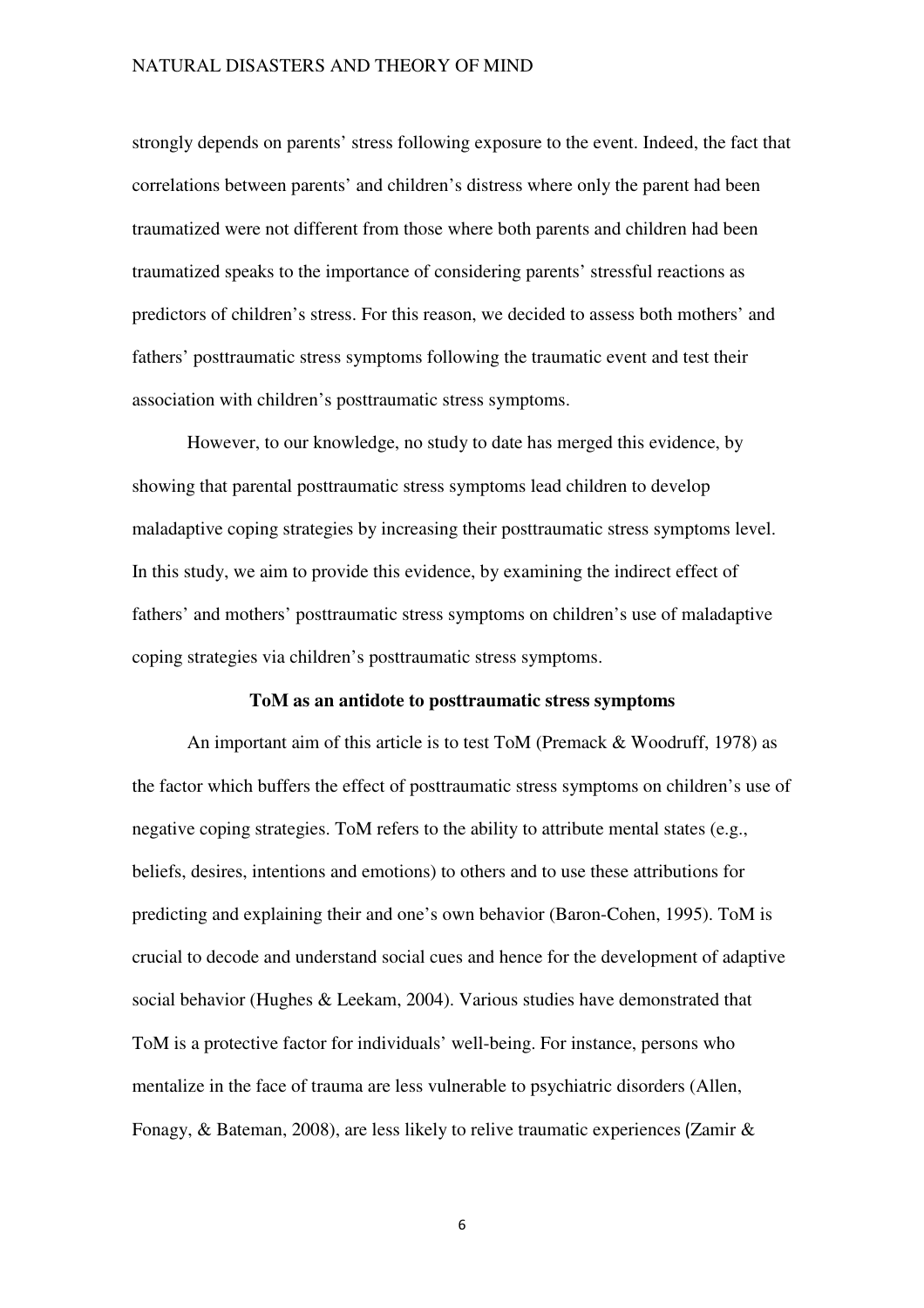Lavee, 2014), and reveal a more efficient psychological functioning (Mazza et al., 2012). Individuals with high ToM abilities are better equipped to interpret, anticipate, and influence others' behavior. They have better interpersonal relationships and more opportunities for acquiring social support and, as a consequence, they are psychologically resilient (Sang, Xi, Zuo, & Wu, 2011) and cope more positively with stress (Fonagy, Gergely, Jurist, & Target, 2002).

Hughes and Ensor (2007) have shown how adverse effects of harsh parenting on behavioral problems (e.g., hyperactivity) are attenuated for children with good ToM skills. However, no study has yet investigated the role of ToM as a protective factor helping children to dampen the negative effects of parents' and children's stress and, as a consequence, preventing children to adopt negative coping strategies facing natural disasters. Our hypothesis is that children's posttraumatic stress symptoms, stemming from their parents' posttraumatic stress symptoms, will predict the use of negative coping strategies only among children with low ToM abilities. This hypothesis is consistent with literature reviewed above, showing that ToM is a protective factor in the face of trauma. Indeed, children with high ToM abilities should be better able to think about the event, to reason about its meaning and to find possible explanations about mental states driving their reactions to it. Thus, they should be better equipped to make sense of the traumatic event and to respond to it more adaptively.

The model proposed, if verified, would bring together indications from separate studies showing on one side that parents' stressful experiences may influence children's experience of stress (e.g., Lambert et al., 2014), that children's stressful experiences have detrimental effects on their responses (e.g., Gabrielli et al., 2014), and that ToM may have a protective function (e.g., Hughes & Ensor, 2007). Moreover, it would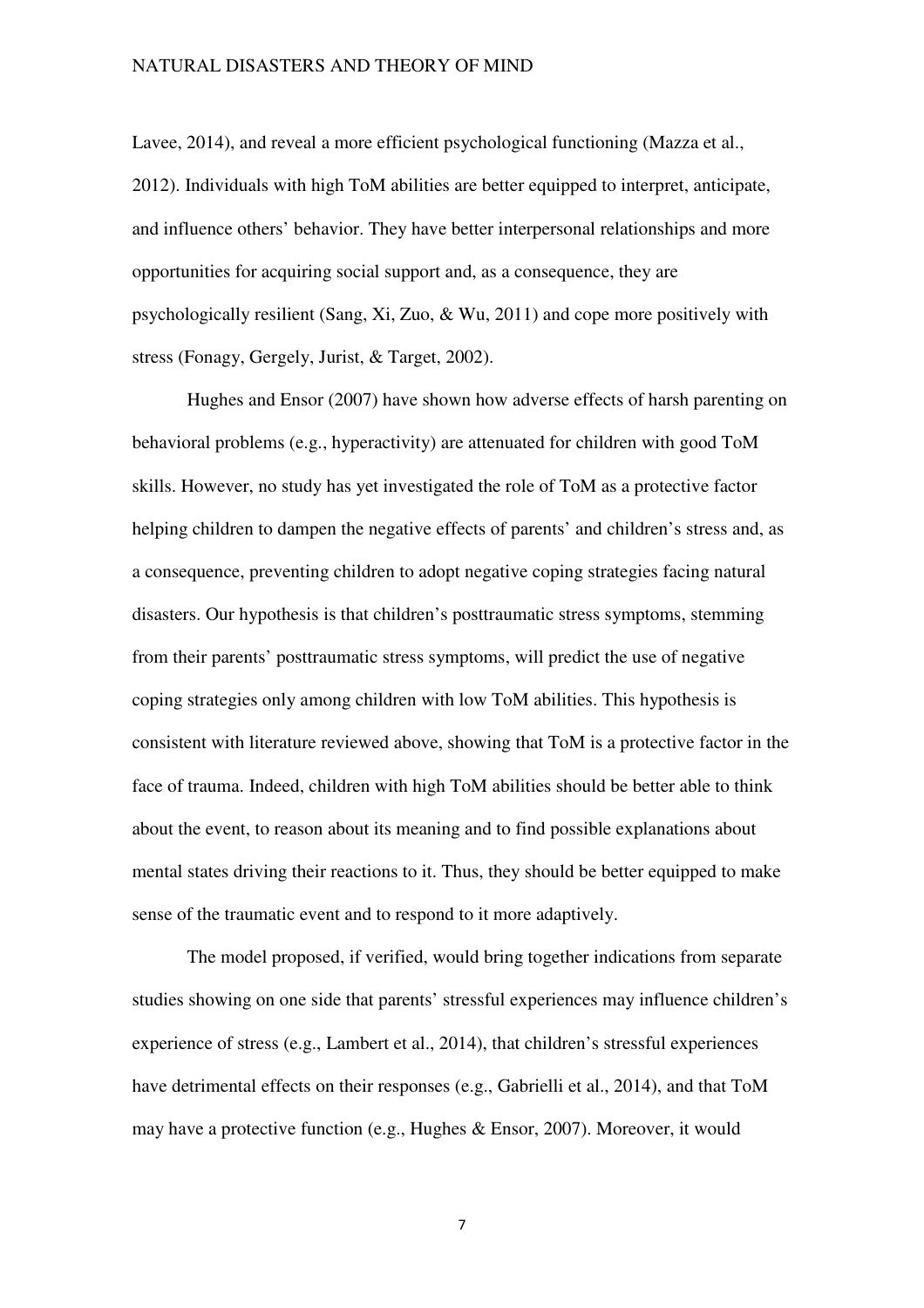extend previous evidence, by testing for the first time the effect of children's posttraumatic stress on negative coping and by examining whether ToM buffers this effect. It would also have important theoretical as well as practical implications because it would provide in a single test evidence for the predictors and consequences of children's posttraumatic stress, as well as the factors dampening these consequences, in a particularly sensitive sample as are children exposed to an earthquake.

#### **The present research**

The study was conducted in the aftermath of the earthquakes that occurred in Northern Italy in May 2012, when two earthquakes measuring respectively 5.9 and 5.8 points on the Richter scale struck the Emilia-Romagna Region. Consequences were severe: 27 people died, more than 300 individuals were injured, and about 40,000 people were left homeless. Participants were elementary school children and their parents living in areas deeply affected by the earthquakes.

Based on the theoretical rational presented above, we predict that parents' posttraumatic stress symptoms will be positively associated with children's posttraumatic stress symptoms. Given evidence showing that maternal stress has a stronger influence on children's posttraumatic stress symptoms compared with paternal stress (Spell et al., 2008), we predict that mothers', compared with fathers' posttraumatic stress symptoms, will have stronger effects on children's posttraumatic stress symptoms. Moreover, we expect that children's posttraumatic stress symptoms, stemming from mothers' posttraumatic stress symptoms, will foster the use of negative coping strategies only when children lack sufficient ToM abilities (i.e., when ToM abilities are low). In other words, we consider both moderator and mediator variables by combining them in a single theoretical model (for the distinction between mediators and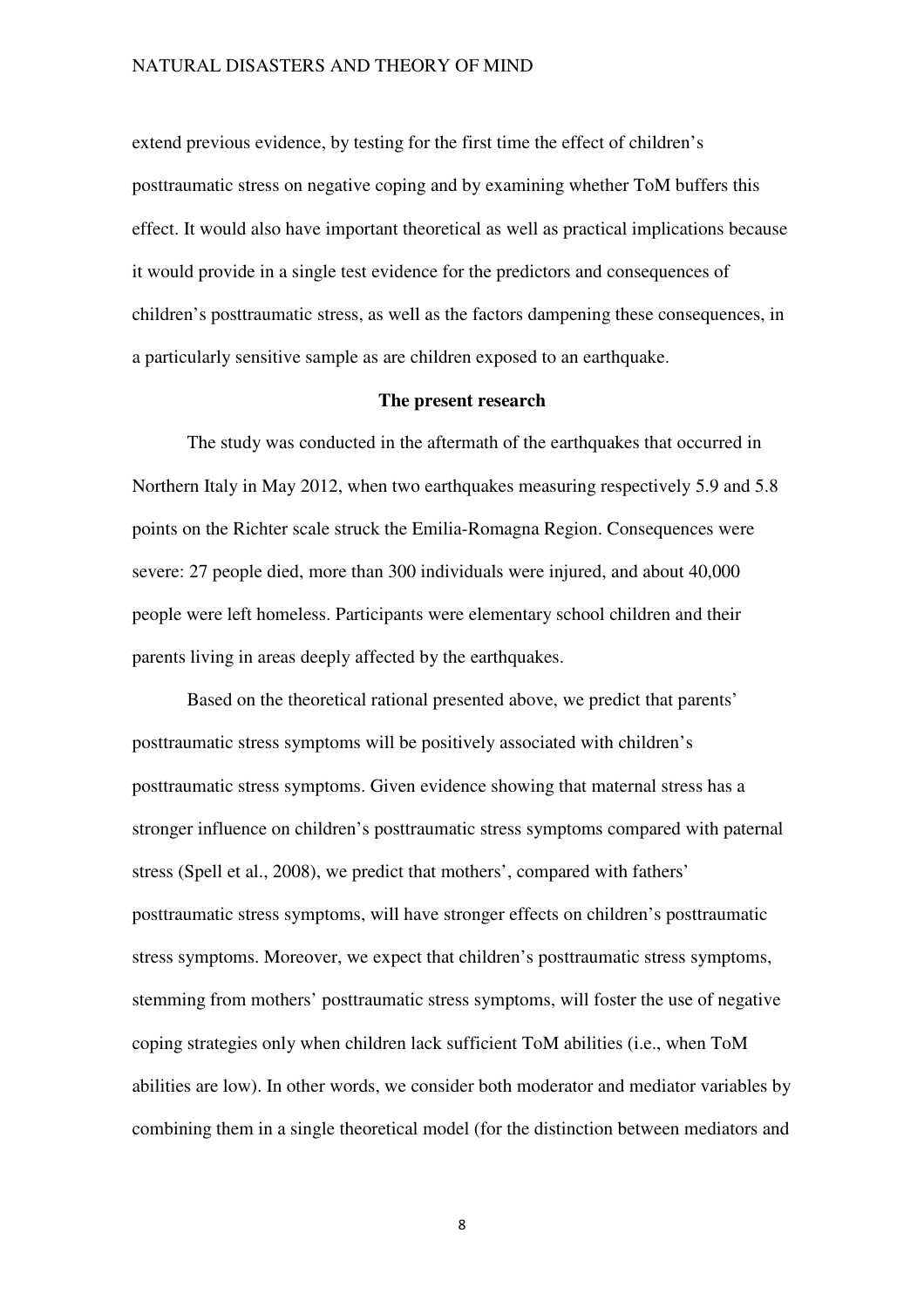moderators, see Frazier, Tix, & Barron, 2004), in order to explain when and why parents' posttraumatic stress symptoms will affect children's use of negative coping strategies. Specifically, we expect a moderated mediation effect (Preacher, Rucker, & Hayes, 2007), such that the positive relation between mothers' and children's use of negative coping strategies, via children's posttraumatic stress symptoms, should be significant only among children with lower ToM abilities. The hypothesized model is represented in Figure 1. As can be noted, thus, children's posttraumatic stress symptoms will be tested as a mediator; children's TOM abilities are tested as a moderator.

Figure 1

\_\_\_\_\_\_\_\_\_\_\_\_\_\_\_\_\_\_\_\_\_\_\_\_\_\_\_\_\_\_\_\_\_\_\_\_\_\_\_\_\_\_\_\_\_\_\_\_\_\_\_\_\_

\_\_\_\_\_\_\_\_\_\_\_\_\_\_\_\_\_\_\_\_\_\_\_\_\_\_\_\_\_\_\_\_\_\_\_\_\_\_\_\_\_\_\_\_\_\_\_\_\_\_\_\_\_

#### **Method**

#### **Participants and Procedure**

The criterion for being included in the study was that children and both their parents had responded to all items used for the present study. The total sample was composed by 441 participants. Specifically, participants were 147 first- and secondgrade elementary school children (77 males, 70 females) from five elementary schools in the province of Modena, together with their parents  $(N = 294)$ . Children's mean age was 6.83 years ( $SD = 0.57$ ); mean age was 6.34 years ( $SD = 0.33$ ) in first-grade and 7.31 years  $(SD = 0.28)$  in second-grade. Mean age of parents was 38.94 years  $(SD = 1.28)$ 5.38). The schools were selected by identifying areas heavily struck by the earthquake and asking for the schools' permission to investigate how children responded to the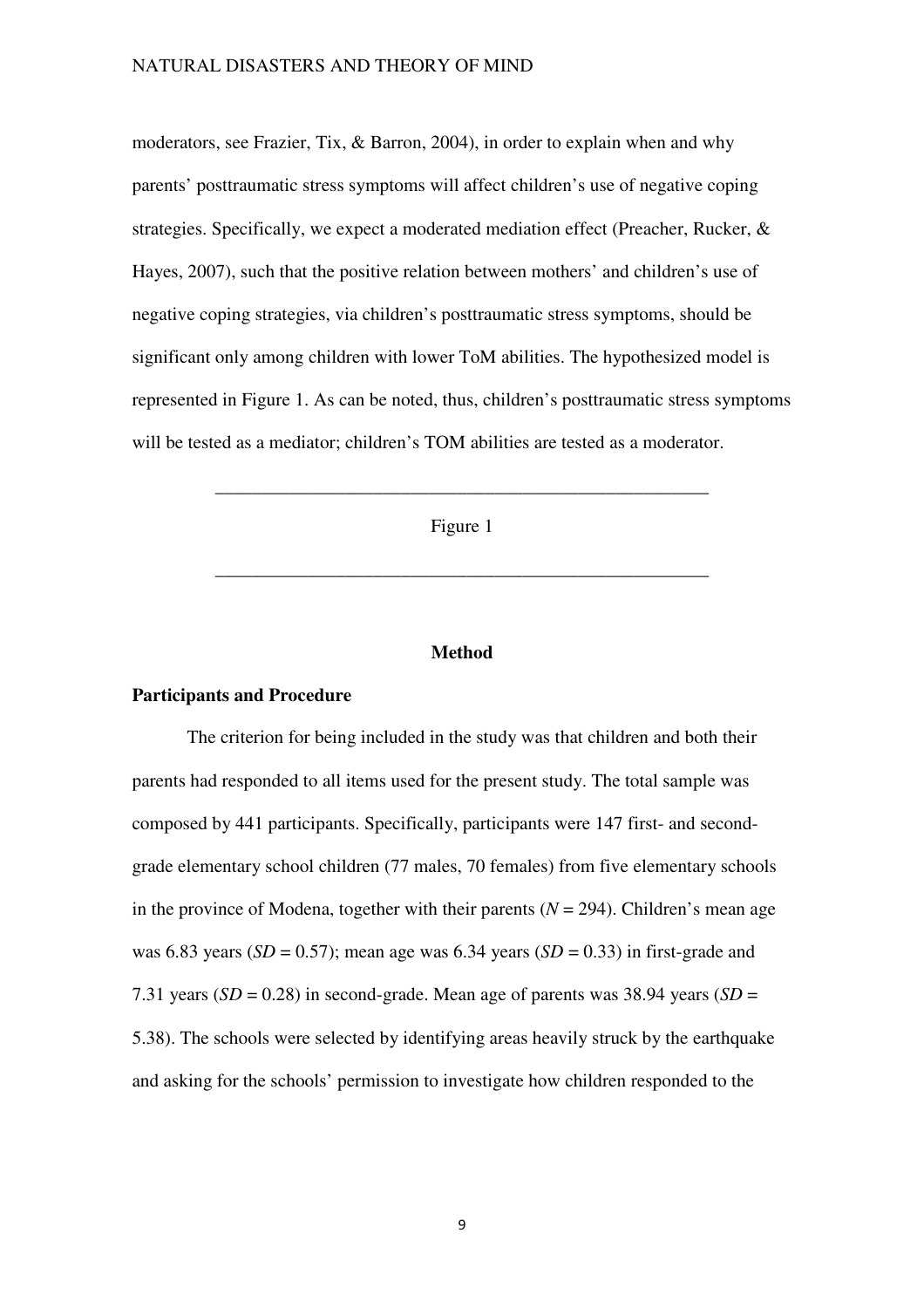disaster (between 5 and 12 kilometers from the epicenter). Prior to conducting the study, we secured the consent of the children's parents, teachers, and school heads.

Researchers collecting data were students enrolled in educational academic courses at a Northern Italian university. All students-researchers were accurately trained by the first three authors of the present article. The research was presented as a study on the consequences of the earthquake. Anonymity and confidentiality of responses was ensured.

The study was conducted approximately six months after the devastating earthquakes of May 2012, but only a short time after the earthquakes ended. The questionnaires were administered at the beginning of the new school year, when the acute phase of stress had presumably already ended. This choice gave us the possibility to examine responses after the traumatic event, when participants' responses were likely to be more stable. Children were individually interviewed during classes by researchers. Children were also asked to deliver two questionnaires to their parents, one to their father and one to their mother. Parents, who had been preliminary informed of the research and who had given their permissions for their children for taking part in it, returned the questionnaire in approximately one week.

We then conducted a series of encounters aimed at explaining goals and results of the research in order to provide full debriefing.

### **Instruments**

*Posttraumatic Stress Symptoms*. Posttraumatic stress symptoms were assessed with the Impact of Event Scale (IES; Horowitz, Wilner, & Alvarez, 1979), one of the most popular trauma-specific questionnaire (Sundin & Horowitz, 2002). This instrument has been used with a variety of adult, child, and adolescent populations,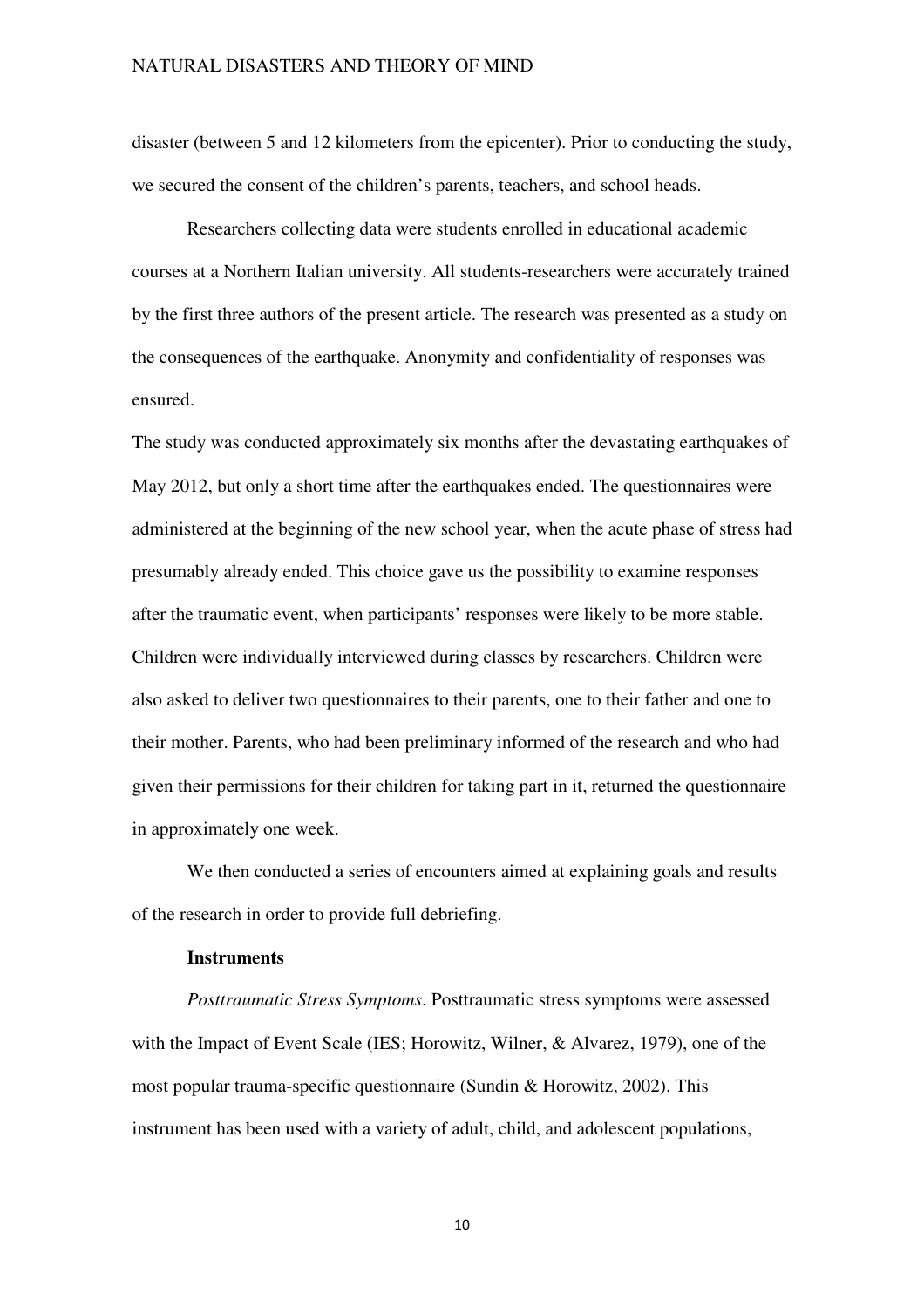including victims of natural disaster (e.g., Green et al., 1994). The instrument consists of 15 items assessing distress produced by a specific traumatic event. For the item translation we referred to the Italian validation of the scale by Pietrantonio, De Gennaro, Di Paolo, and Solano (2003). Respondents were asked to rate the frequency of symptoms in the past 7 days on a 4-point scale  $(0 = not at all; 1 = rarely; 2 =$ *sometimes*; 3 = *often*). In line with Horowitz et al.'s (1979) indications, before being summed, scores were transformed, by attributing 0 to participants responding "not at all," 1 to participants responding "rarely," 3 to participants responding "sometimes," 5 to participants responding "often." The total score ranges from 0 to 75, with scores from 0 to 8 indicating no meaningful impact of the event, scores from 9 to 25 indicating that the event may have had an impact, scores from 26 to 43 indicating that the event had a powerful impact, and scores from 44 to 75 indicating that the event had a severe impact, potentially altering the individual's cognitive functioning. Alpha was .59 for children, .82 for mothers, .87 for fathers.

*ToM abilities*. First-graders were administered two first-order false belief tasks: the "Sally and Anne" (Baron-Cohen, Leslie, & Frith, 1985) and the "Smarties" tests (Hogrefe, Wimmer, & Perner, 1986). Second-graders were administered two secondorder false belief tasks: the "Birthday Puppy" (Sullivan, Zaitchik, & Tager-Flusberg, 1994) and the "John and Mary" tests (Perner & Wimmer, 1985). These tasks have been shown to be reliable and valid measures of ToM (e.g., Hughes et al., 2000). We used first-order false belief tasks with first-graders because Italian children aged six may have not yet acquired the skills necessary to correctly answer to second order tasks (see, e.g., Hughes et al., 2014; Miller, 2013). . For the first-order tests, scores range from 0 to 3, with higher scores associated with higher mentalizing abilities. In each test children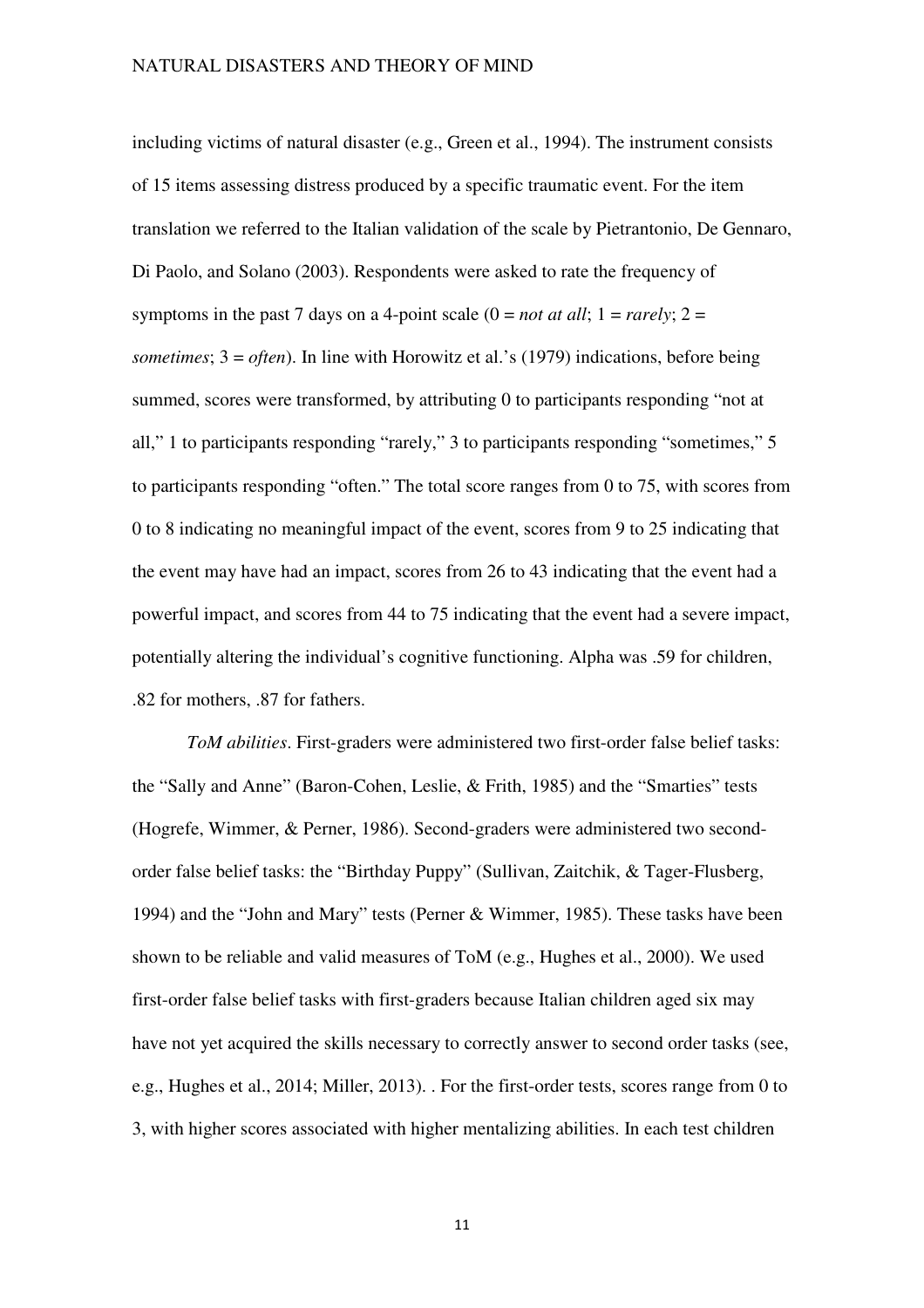received a total score of: 1, if they passed both the test and the control question; 2, if they correctly answered to the justification test question; 3 they referred to epistemic states. For the second-order tests, the final possible scores range from 0 to 6. We assigned 3 points for the second order false belief question  $(1 = \text{correct answer}; 2 =$ correct justification to the test question;  $3 =$  the justification answer embedded mental states) and 3 points to the correct probe questions. Scores from the two false belief tasks, for both first- and second-graders, were summed to provide one composite ToM score for each child (0-6 for first graders, 0-12 for second graders) as these tasks have been found to tap a common underlying cognitive capacity (Perner, 1991); previous studies have found performances on these specific tasks to be strongly associated among children (e.g., Schacht, Hammond, Marks, Wood, & Conroy, 2013). Moreover, considering two tasks gives us the possibility to use a multi-item measure of ToM, thus increasing the validity and predictive value of our composite measure (for a similar procedure, see, e.g., Cadamuro et al., 2015). Since the range of scores for the various tests was different, scores were transformed into *z*-points before being summed.

*Negative coping*. To assess negative coping, we used the Kidcope scale (Spirito et al., 1988). The Kidcope has been developed and used in a wide variety of settings and applications (see Pfefferbaum et al., 2013), including children's coping styles following a natural disaster (Vigna, Hernandez, Kelley, & Gresham, 2010). It consists of a checklist including 2 items, assessing self-criticism and blaming others strategies. Participants were asked to indicate, for each item, whether or not they used the strategy in order to deal with the earthquake. Each strategy checked by the child received the score of 1; in case the child did not use the strategy, the score was 0.

# **Results**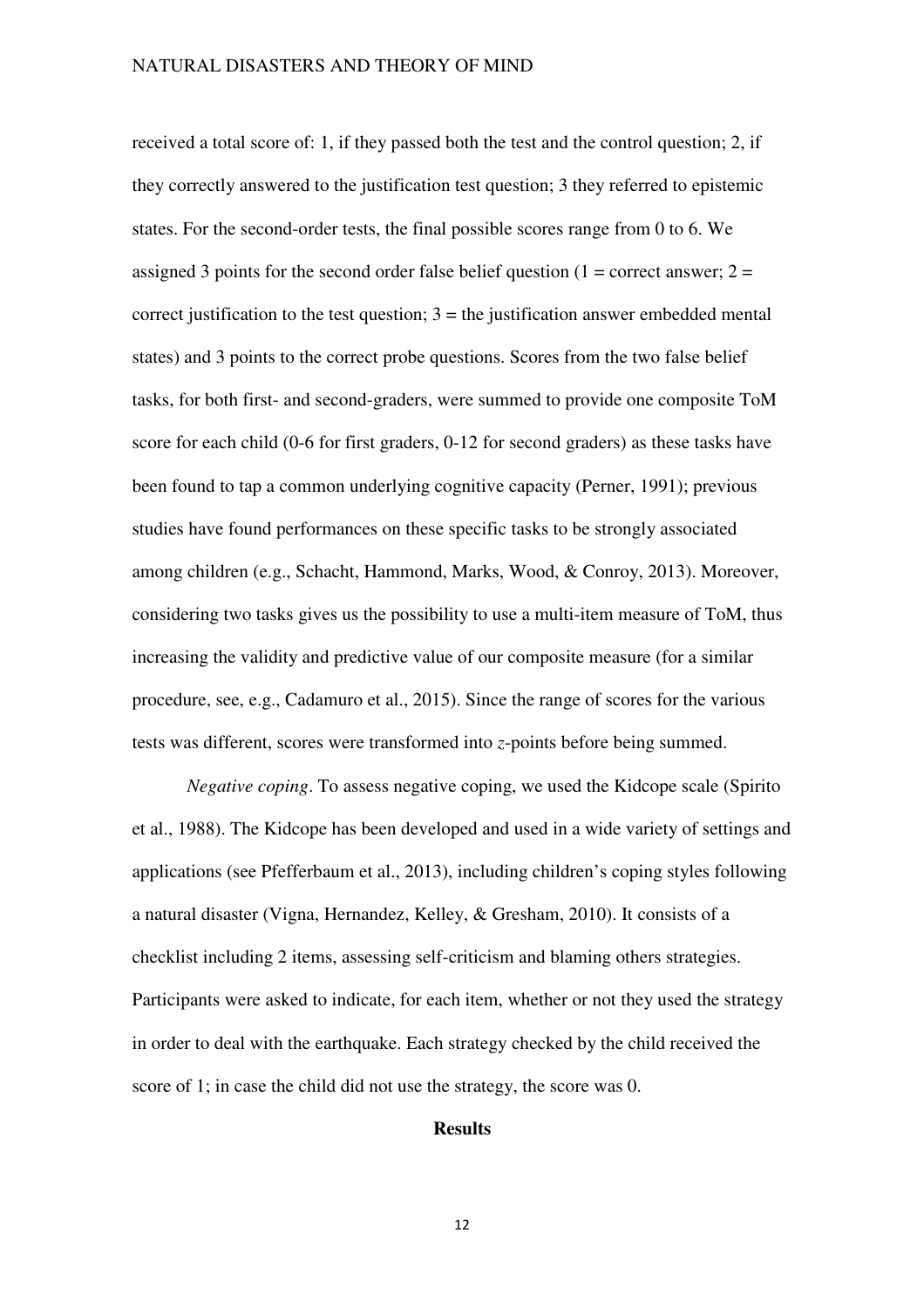Means, standard deviations, and correlations for the various measures are presented in Table 1, in which *z*-transformed scores for the overall score of ToM abilities (computed as the sum of *z*-transformed scores of the two false belief tests) are presented. Mean scores for the false belief tests were:  $M = 0.82$  (*SD* = 1.06) for the "Sally and Anne" test;  $M = 1.48$  (*SD* = 0.94) for the "Smarties" test;  $M = 3.22$  (*SD* = 1.15) for the "Birthday Puppy" test;  $M = 3.90$  (*SD* = 1.26) for the "John and Mary" test (scores ranged from 0 to 3 for the first two tests, from 0 to 6 for the last two tests).

As can be noted in Table 1, mothers' (but not fathers') posttraumatic stress symptoms were positively associated with children's posttraumatic stress symptoms. Zero-order correlations however did not reveal an association between children's posttraumatic stress symptoms and negative coping. However, this is not problematic for our hypotheses, since we predicted that the association between children's posttraumatic stress symptoms and negative coping would be moderated by ToM abilities.

#### Table 1

\_\_\_\_\_\_\_\_\_\_\_\_\_\_\_\_\_\_\_\_\_\_\_\_\_\_\_\_\_\_\_\_\_\_\_\_\_\_\_\_\_\_\_\_\_\_\_\_\_\_\_\_\_

\_\_\_\_\_\_\_\_\_\_\_\_\_\_\_\_\_\_\_\_\_\_\_\_\_\_\_\_\_\_\_\_\_\_\_\_\_\_\_\_\_\_\_\_\_\_\_\_\_\_\_\_\_

To test our hypotheses (see Figure 1), hierarchical regression was applied. In all regressions, school grade and gender were included as covariates. Results are presented in Table 2.

First, we tested whether mothers' and fathers' posttraumatic stress symptoms influenced their children's posttraumatic stress symptoms. As can be noted in Table 2,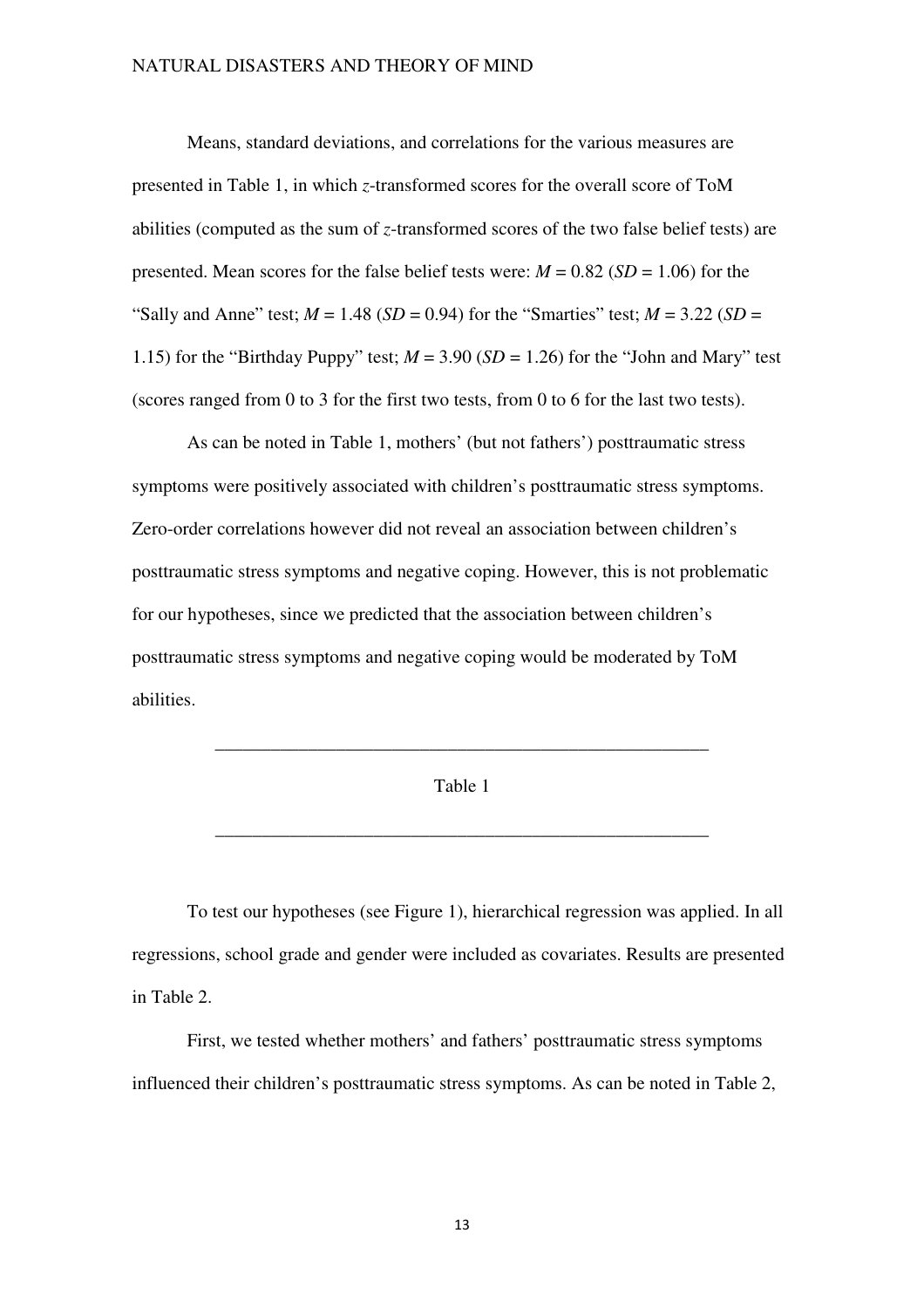in line with our hypothesis, posttraumatic stress symptoms of mothers were positively associated with those revealed by children.

In the second regression, we tested whether, controlling for mothers' and fathers' posttraumatic stress symptoms, children's posttraumatic stress symptoms would influence negative coping depending on the level of children's ToM abilities (see Table 2). In line with predictions, the expected interaction between children's posttraumatic stress symptoms and ToM abilities was significant. Fully supporting hypotheses, simple slope analysis showed that children's posttraumatic stress symptoms were positively associated with negative coping when ToM abilities were low  $(-1 SD)$ ,  $b = .02$ ,  $t = 2.91$ ,  $p < .01$ ; the association between children's posttraumatic stress symptoms and negative coping was nonsignificant when ToM abilities were high  $(+1 SD)$ ,  $b = -0.00$ ,  $t < 1$ .

In order to test whether the indirect effect of mothers' posttraumatic stress symptoms (independent variable) on children's greater use of negative coping strategies (dependent variable) via children's posttraumatic stress symptoms (mediator) depending on children's ToM abilities (moderator) was significant, bootstrapping analyses (1,000 resamples) were conducted by using the SPSS macros provided by Hayes (2012, Model 14). With bootstrapping procedures, a 95% confidence interval (CI) is computed around the path from the predictor to the criterion variable through the mediator. An indirect effect is significant when 0 is excluded from the 95% confidence interval. In line with expectations, results showed that the indirect effect was significant only when ToM abilities were low (CI comprised between .001 and .012), but not when ToM abilities where high (CI comprised between  $-.005$  and  $.003$ ).<sup>1, 2</sup>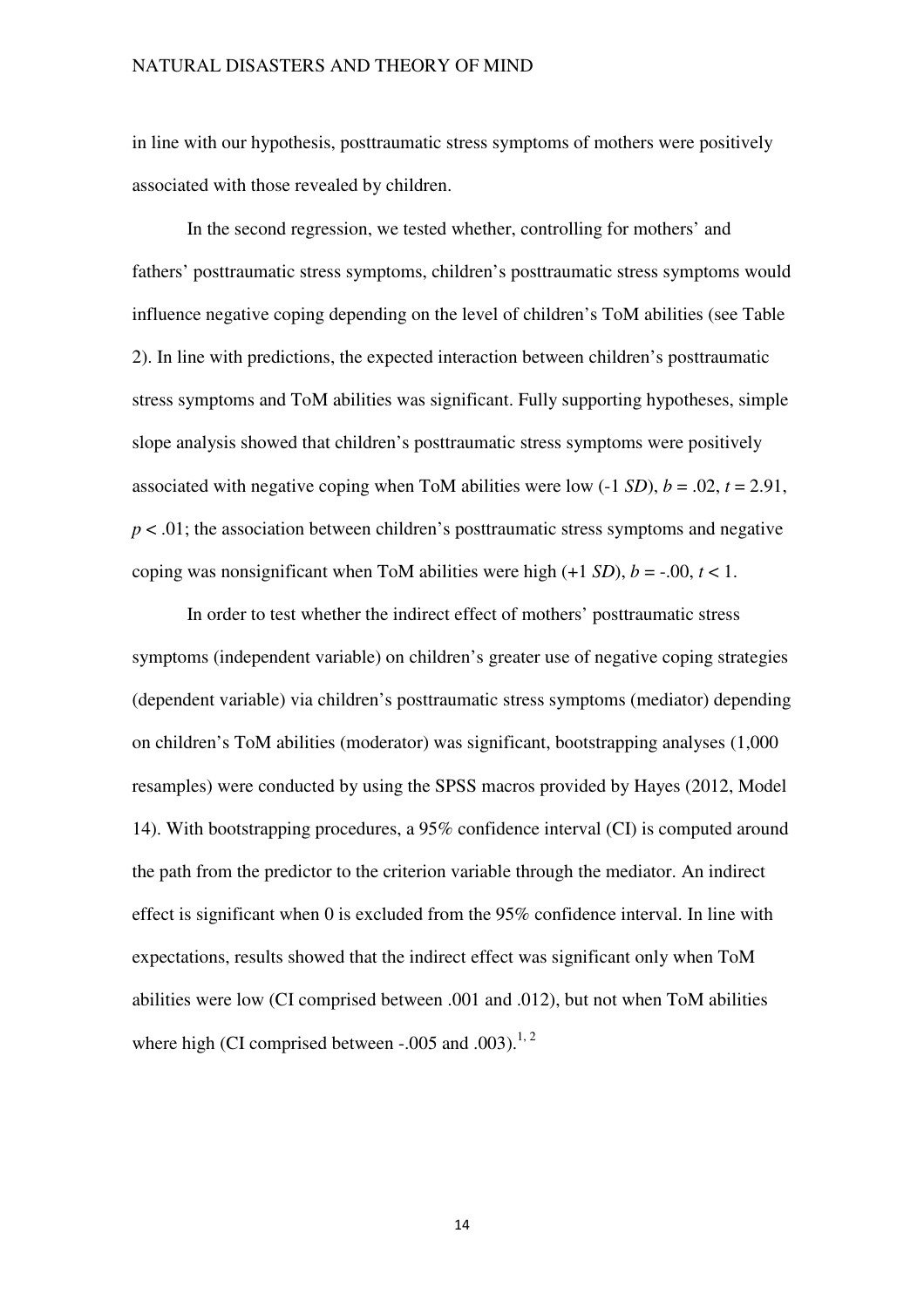## Table 2

\_\_\_\_\_\_\_\_\_\_\_\_\_\_\_\_\_\_\_\_\_\_\_\_\_\_\_\_\_\_\_\_\_\_\_\_\_\_\_\_\_\_\_\_\_\_\_\_\_\_\_\_\_

\_\_\_\_\_\_\_\_\_\_\_\_\_\_\_\_\_\_\_\_\_\_\_\_\_\_\_\_\_\_\_\_\_\_\_\_\_\_\_\_\_\_\_\_\_\_\_\_\_\_\_\_\_

### **Discussion**

A first relevant finding is the positive association between mothers' (but not fathers') and children's posttraumatic stress symptoms, which suggests that maternal stress is a salient risk factor for children. These findings are in line with literature showing positive associations between maternal, but not paternal, posttraumatic distress and child's post traumatic symptoms (Morris, Gabert-Quillen, & Delahanty, 2012). It is possible that this effect arises from the role that mothers, more than fathers, play in the relationship with their children as the primary caregiver (Pleck, 1997), but it is not excluded that this association also arises, at least in part, from biological genetic factors (Yehuda & Bierer, 2009).

Most notably, children's posttraumatic stress symptoms (stemming from mothers' posttraumatic stress symptoms) were positively associated with the use of negative coping only for children low in ToM. When a child adopts negative coping strategies, not only the use of adaptive coping strategies may be inhibited, but there is also an increased likelihood of negative outcomes (e.g., difficulties in trusting others, over-sensitivity in interpersonal interactions, reduction in assertive behavior during interactions; Heppner & Lee, 2002). Our study suggests that children's difficulties to properly define own and others' mental states, associated with low ToM performance, lead to difficulties in identifying appropriate strategies to cope with a stressful event. Although there is a wide literature regarding the factors that shape the negative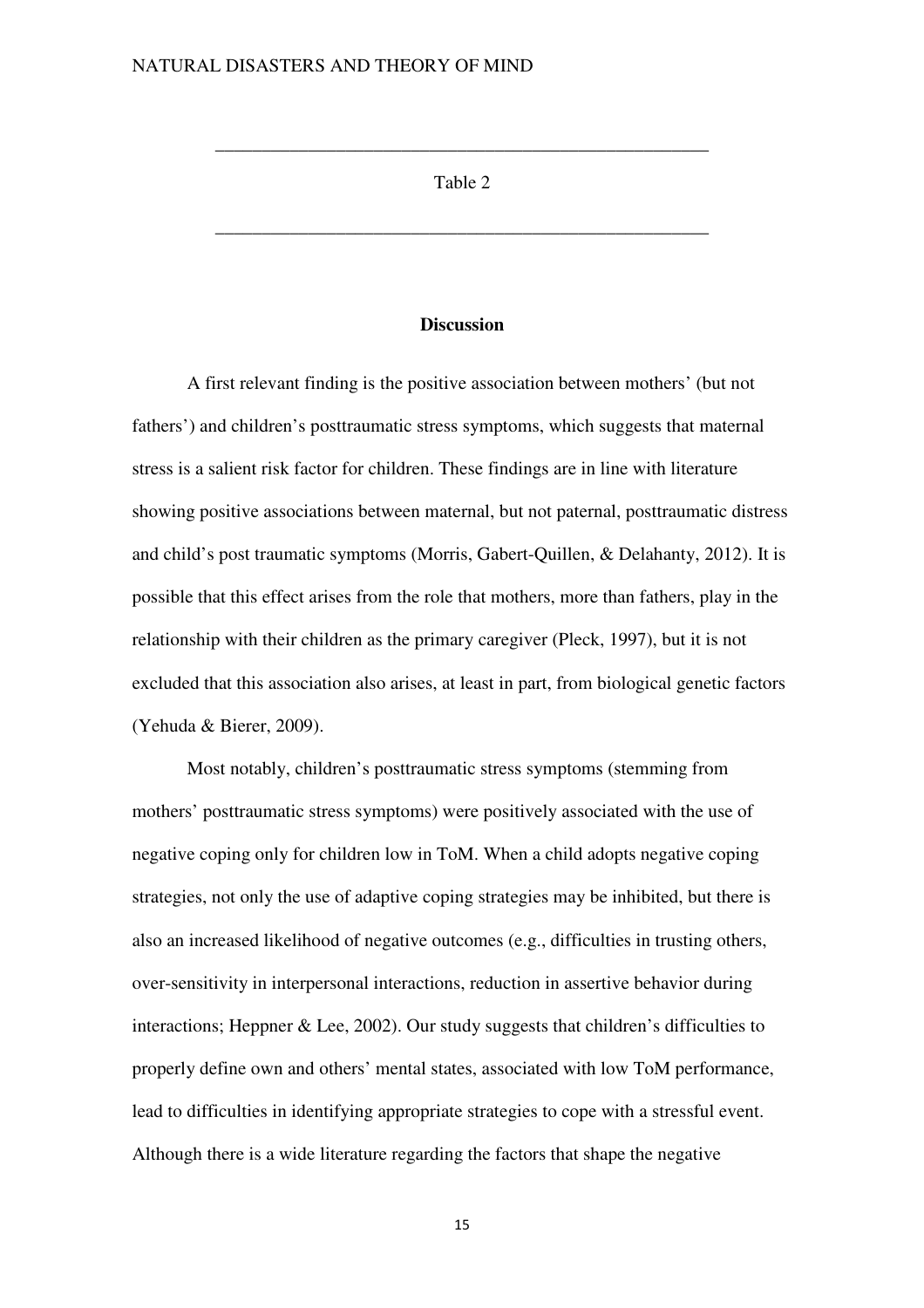consequences of natural disasters on children, this is the first study showing that ToM protects children from their own and parental stress, inhibiting the use of negative coping in the aftermath of a natural disaster. In this regard, an emerging literature shows the role of ToM as a key factor in dealing with stress related to traumatic experiences: children with developed ToM have additional skill sets crucial to actively seek social support and maintain positive social interactions that, in turn, increase the likelihood of being resilient (Sang et al., 2011). They are also more likely to report symptoms associated with trauma (e.g., intrusive thoughts with negative content), making more effective post-trauma interventions (Sprung, 2008).

The present study considerably extends previous literature, by considering both individual (children's posttraumatic stress) and situational factors (parents' posttraumatic stress) and their reciprocal relationships, as well as examining their detrimental effects (use of maladaptive coping by children) and factors preventing them (ToM). Our study also illuminates findings from Lambert et al. (2014), by demonstrating that negative effects of parental stress on offspring coping strategies can be mitigated by children's high ToM skills. We believe that higher ToM allows the children to be more able to think to the event and its meaning, thus making more sense of it and of the ways to face its consequences.

Finally, we acknowledge some limitations. First, results are correlational, so we cannot make claims about the causal direction of the relationships emerged. Second, we did not include a measure of well-being, which is a fundamental variable to take into consideration when examining the consequences of traumatic events. Another problematic aspect concerns the fact that children may have suffered differential exposure to the earthquake but, unfortunately, we do not have access to the information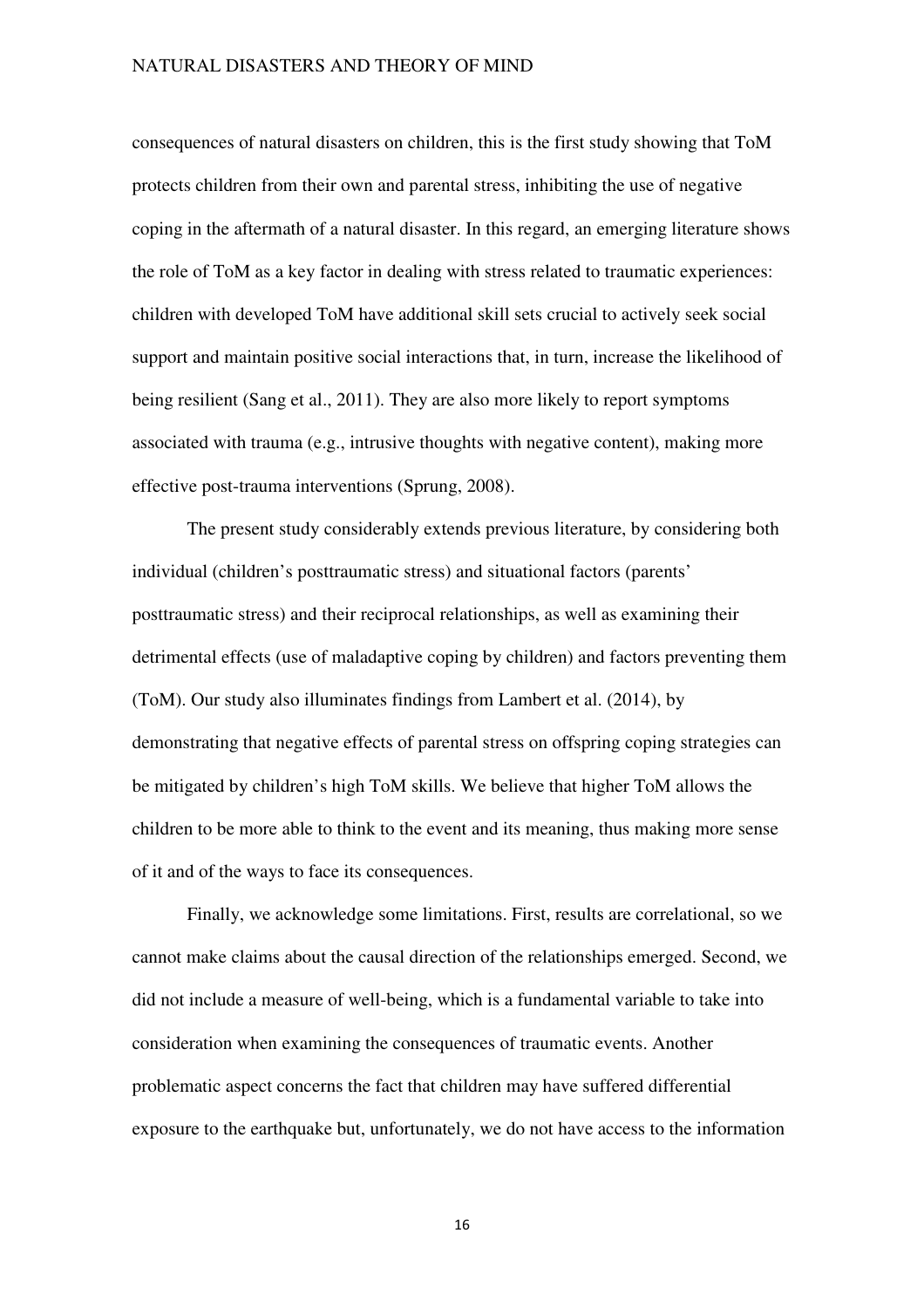regarding where participants lived (e.g., tent cities or home; in any case, most part of children lived at home at the time of data collection, although we do not have exact data on it), or whether they live with both parents. A further possible limitation is that we collected data after the traumatic event was ended, in order to examine stable responses following the event. Note that collecting data before would have been difficult, since schools were closed. However, future studies may consider examining the trajectories of participants' stress and coping during the acute phase (and thus, in the middle of the event), in order to better understand the evolution of symptoms (and associated responses) during time. Finally, we did not collect data on parents' coping strategies and ToM ability. Future studies should consider more carefully the role of these factors in the onset of negative coping strategies in children.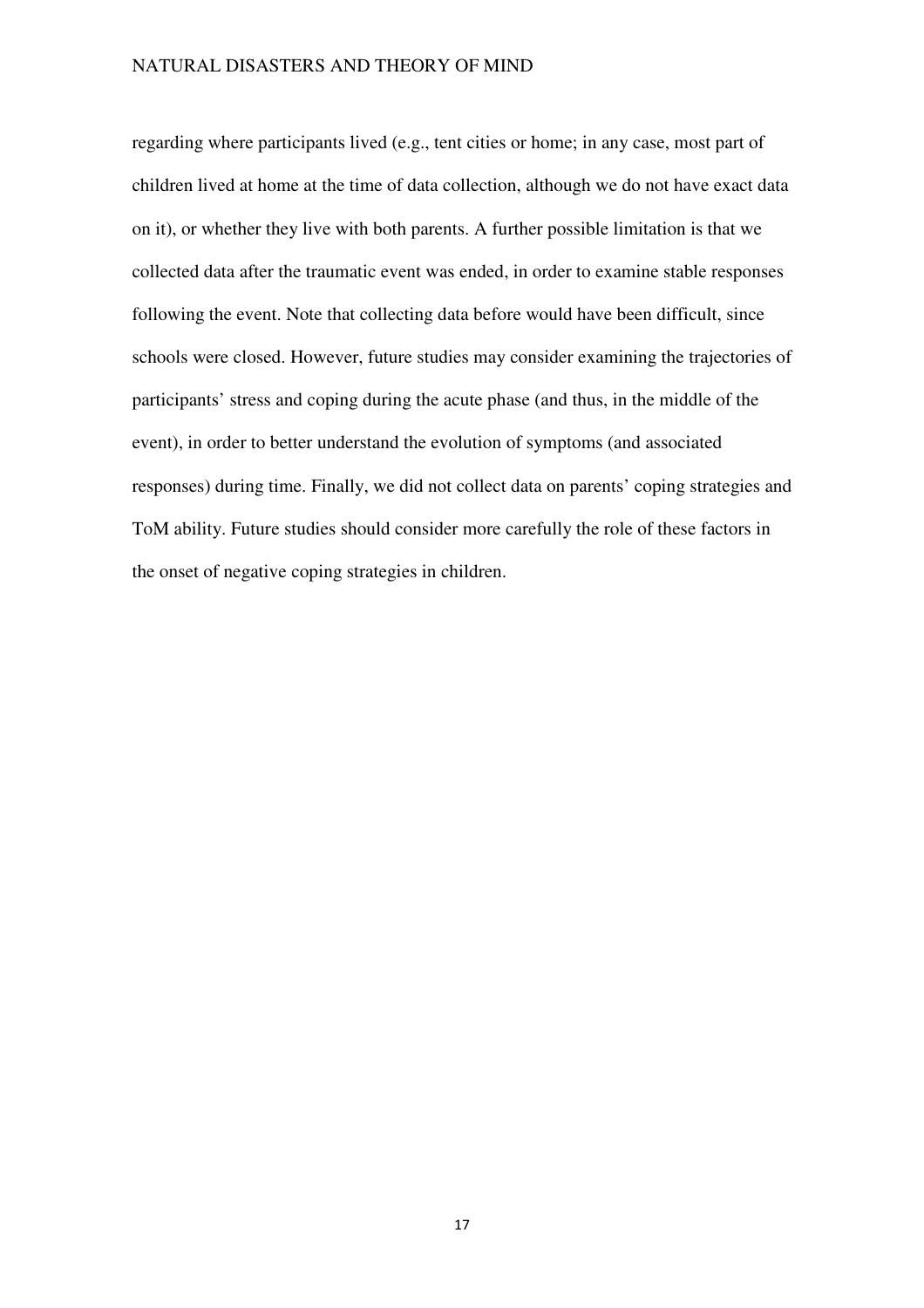# **Footnotes**

- 1. Regression analyses were replicated controlling for the effects of school of belonging by using the cluster option in PROCESS (Hayes, 2012). Results were virtually identical.
- 2. We conducted additional analyses showing that school grade and gender did not moderate any of the hypothesized paths (Figure 1).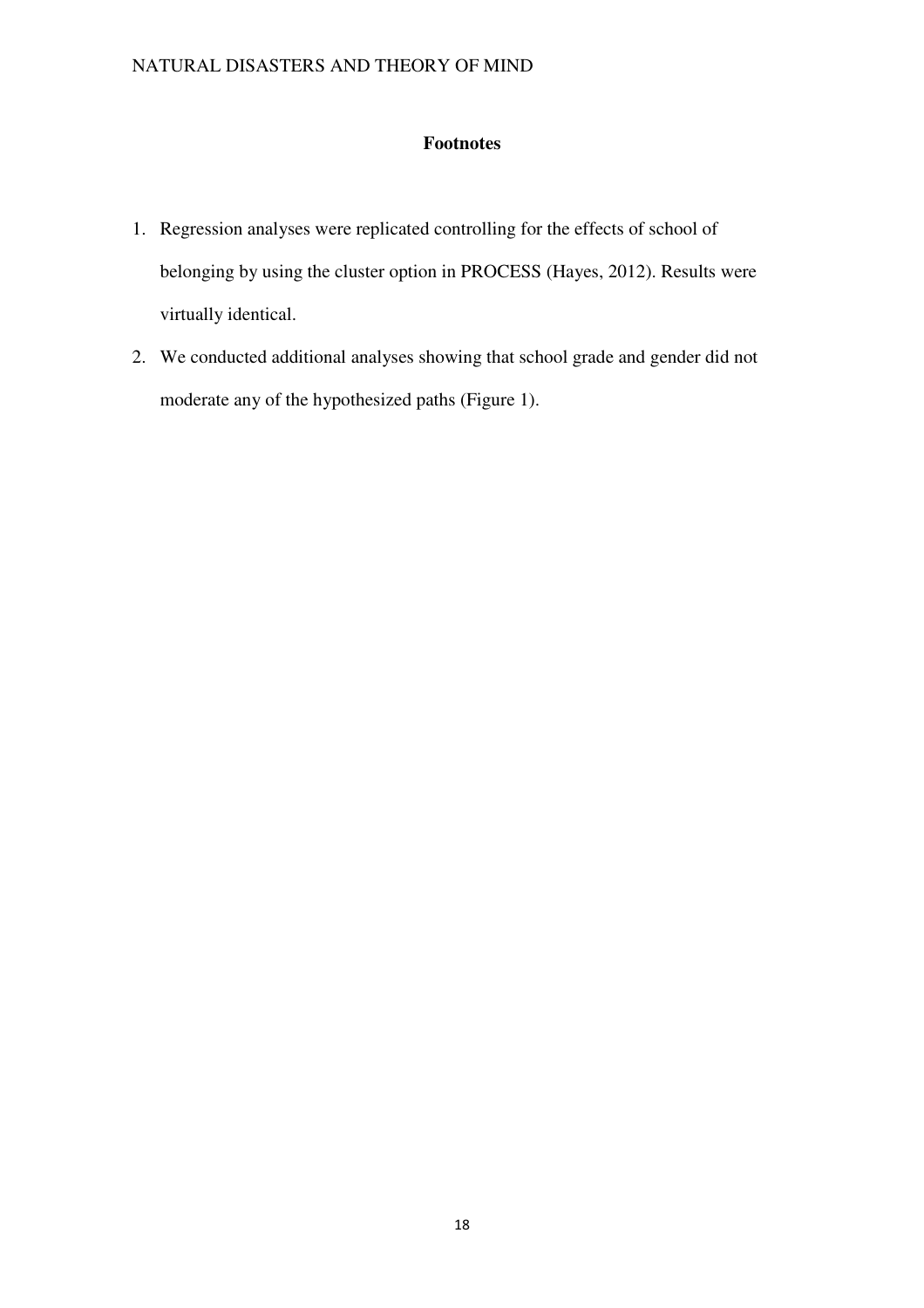#### **References**

- Allen, J., Fonagy, P., & Bateman, A. W. (2008). *Mentalizing in clinical practice.*  Washington, DC: American Psychiatric Publishing.
- American Psychiatric Association (2000). *Diagnostic and statistical manual of mental disorders* (4th ed., text revision). Washington, DC: American Psychiatric Association.
- Baron-Cohen, S. (1995). *Mindblindness: An essay on autism and theory of mind*. London, UK: MIT Press.
- Baron-Cohen, S., Leslie, A. M., & Frith, U. (1985). Does the autistic-child have a theory of mind. *Cognition*, *21*, 37-46. doi: 10.1016/0010-0277(85)90022-8
- Bolger, N. (1990). Coping as a personality process: A prospective study. *Journal of Personality and Social Psychology*, *59*, 525-537. doi: 10.1037/0022-3514.59.3.525
- Cadamuro, A., Versari, A., Vezzali, L., Giovannini, D., & Trifiletti, E. (2015). Cognitive performance in the aftermath of a natural disaster: The role of coping strategies, Theory of Mind and peer social support. *Child & Youth Health Care Forum*, *44,* 93-113*.* doi: 10.1007/s10566-014-9272-z
- Davis, L., & Siegel, L. (2000). Posttraumatic stress disorder in children and adolescents: A review and analysis. *Clinical Child and Family Psychology Review*, *3*, 135-154. doi: 10.1023/A:1009564724720
- Folkman, S., & Lazarus, R. S. (1991). Coping and emotion. In A. Monat & R. S. Lazarus (Eds.), *Stress and coping: An anthology* (pp. 207-227). New York, NY: Columbia University Press.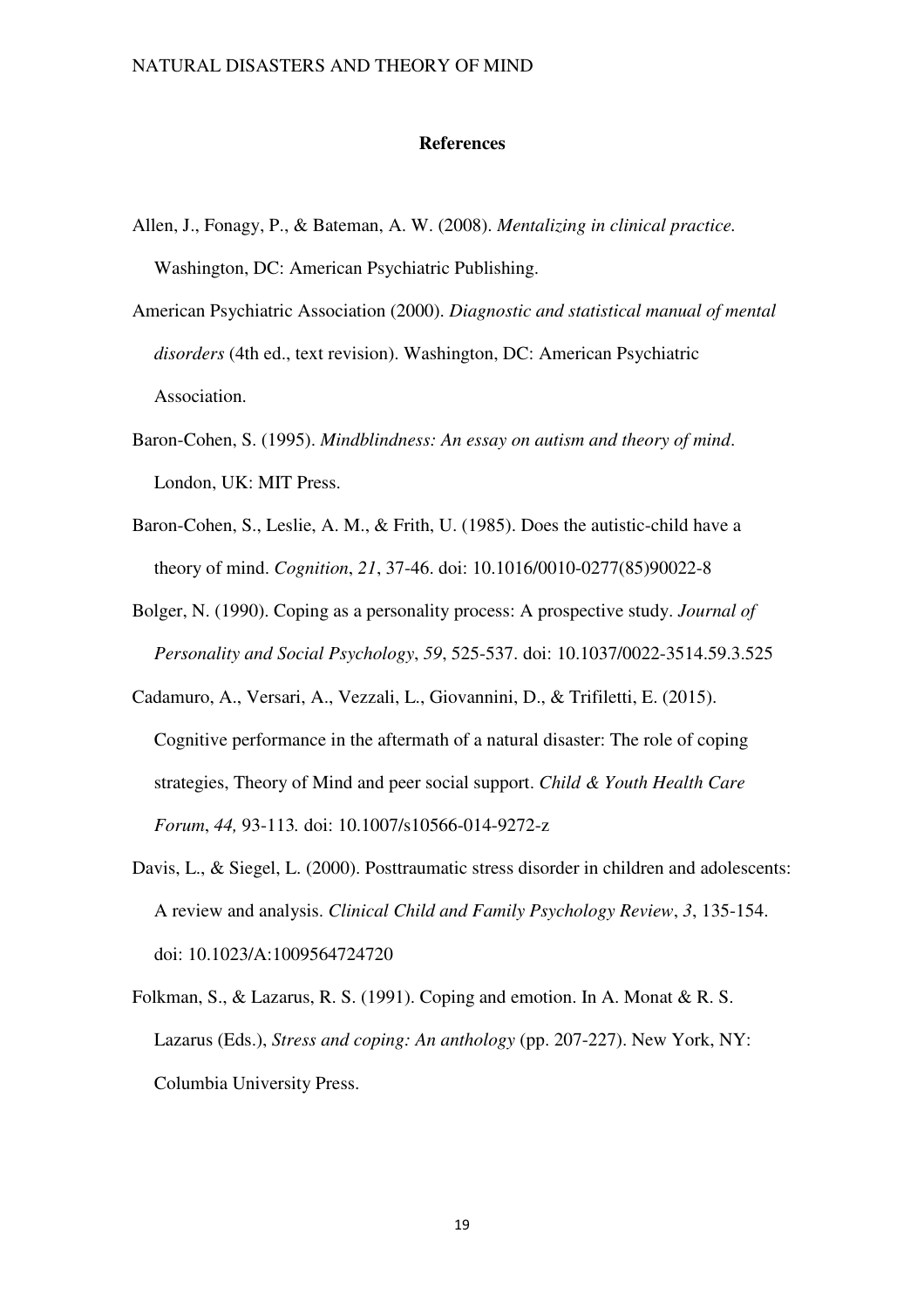- Folkman, S., & Moskowitz, J. (2004). Coping: Pitfalls and promise. *Annual Review of Psychology*, *55*, 745-774. doi: 10.1146/annurev.psych.55.090902.141456
- Fonagy, P., Gergely, G., Jurist, E. L., Target, M. (2002). *Affect regulation, mentalisation and the development of the self*. New York, NY: Other Press.
- Frazier, P. A., Tix, A. P., & Barron, K. E. (2004). Testing moderator and mediator effects in counseling psychology. *Journal of Counseling Psychology*, *51*, 115-134. doi: 10.1037/0022-0167.51.1.115
- Furr, J. M., Corner, J. S., Edmunds, J. M., & Kendall, P. C. (2010). Disasters and youth: A meta-analytic examination of posttraumatic stress. *Journal of Consulting and Clinical Psychology*, *78*, 765-780. doi: 10.1037/a0021482
- Gabrielli, J., Gill, M., Koester, L. S., & Borntrager, C. (2014). Psychological perspectives on 'Acute on Chronic' trauma in children: Implications of the 2010 earthquake in Haiti. *Children & Society*, *28*, 438-450. doi: 10.1111/chso.12010
- Garfin, D. R., Silver, R. C., Gil-Rivas, V., Guzman, J., Murphy, J. M., Cova, F.,... Guzman, M. P. (2014). Children's reactions to the 2010 Chilean earthquake: The role of trauma exposure, family context, and school-based mental health programming. *Psychological Trauma-Theory Research Practice and Policy*, *6*, 563-573. doi: 10.1037/a0036584
- Gil-Rivas, V., Silver, R. C., Holman, E. A., McIntosh, D., & Poulin, M. (2007). Parental response and adolescent adjustment to the September 11, 2001 terrorist attacks. *Journal of Traumatic Stress*, *20*, 1063-1068. doi: 10.1002/jts.20277
- Green, B. L., Grace, M. C., Vary, M. G., Kramer, T. L., Gleser, G. C., & Leonard, A. C. (1994). Children of disaster in the 2nd decade: A 17-year follow-up of buffalo creek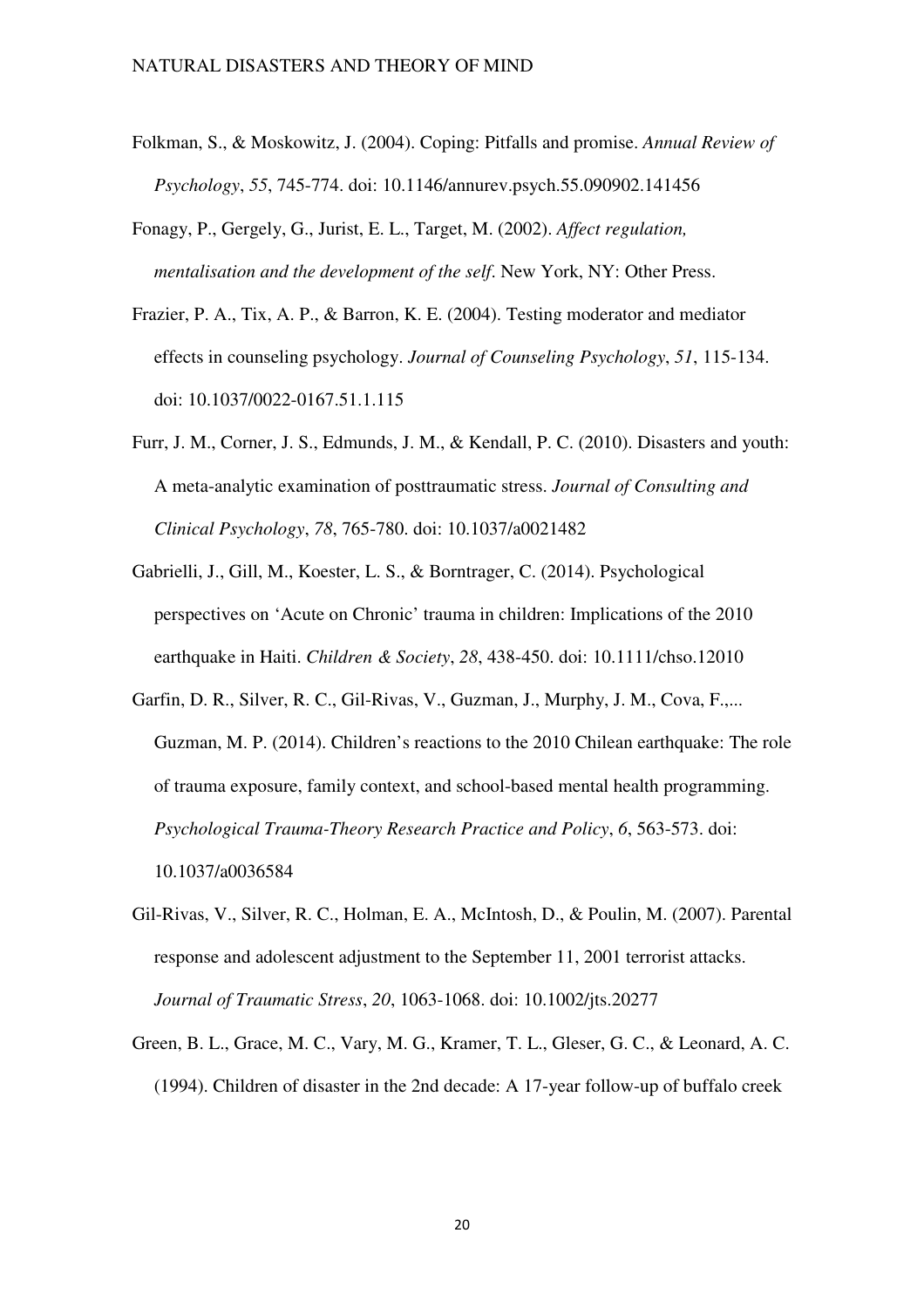survivors. *Journal of The American Academy of Child and Adolescent Psychiatry*, *33*, 71-79. doi: 10.1097/00004583-199401000-00011

- Hayes, A. F. (2012). *PROCESS: A versatile computational tool for observed variable mediation, moderation, and conditional process modeling*. Retrieved from http://www.afhayes.com/public/process2012.pdf
- Heppner, P. P., & Lee, D. (2002). Problem-solving appraisal and psychological adjustment. In C. R. Snyder & S. J. Lopez (Eds.), *Handbook of positive psychology* (pp. 288-298). New York, NY: Oxford University Press.
- Hogrefe, G.J., Wimmer, H., & Perner, J. (1986). Ignorance versus false belief a developmental lag in attribution of epistemic states. *Child Development*, *57*, 567- 582. doi: 10.2307/1130337
- Horowitz, M., Wilner, N. J., & Alvarez, W. (1979). Impact of events scale: A measure of subjective stress. *Psychosomatic Medicine*, *41*, 209-218.
- Hughes, C., Adlam, A., Happé, F., Jackson, J., Taylor, A., & Caspi, A. (2000). Good test-retest reliability for standard and advanced false-belief tasks across a wide range of abilities. *Journal of Child Psychology and Psychiatry*, *41*, 483-490. doi: 10.1017/S0021963099005533
- Hughes, C., Devine, R., Ensor, R., Koyasu, M., Misokawa, A., & Lecce, S. (2014). Lost in translation? Comparing British, Japanese and Italian children's Theory of Mind performance. *Child Development Research Manuscript*. doi:10.1155/2014/893492.
- Hughes, C., & Ensor, R. (2007). Positive and protective: Effects of early theory of mind on problem behaviors in at-risk preschoolers. *Journal of Child Psychology and Psychiatry*, *48*, 1025-1032. doi: 10.1111/j.1469-7610.2007.01806.x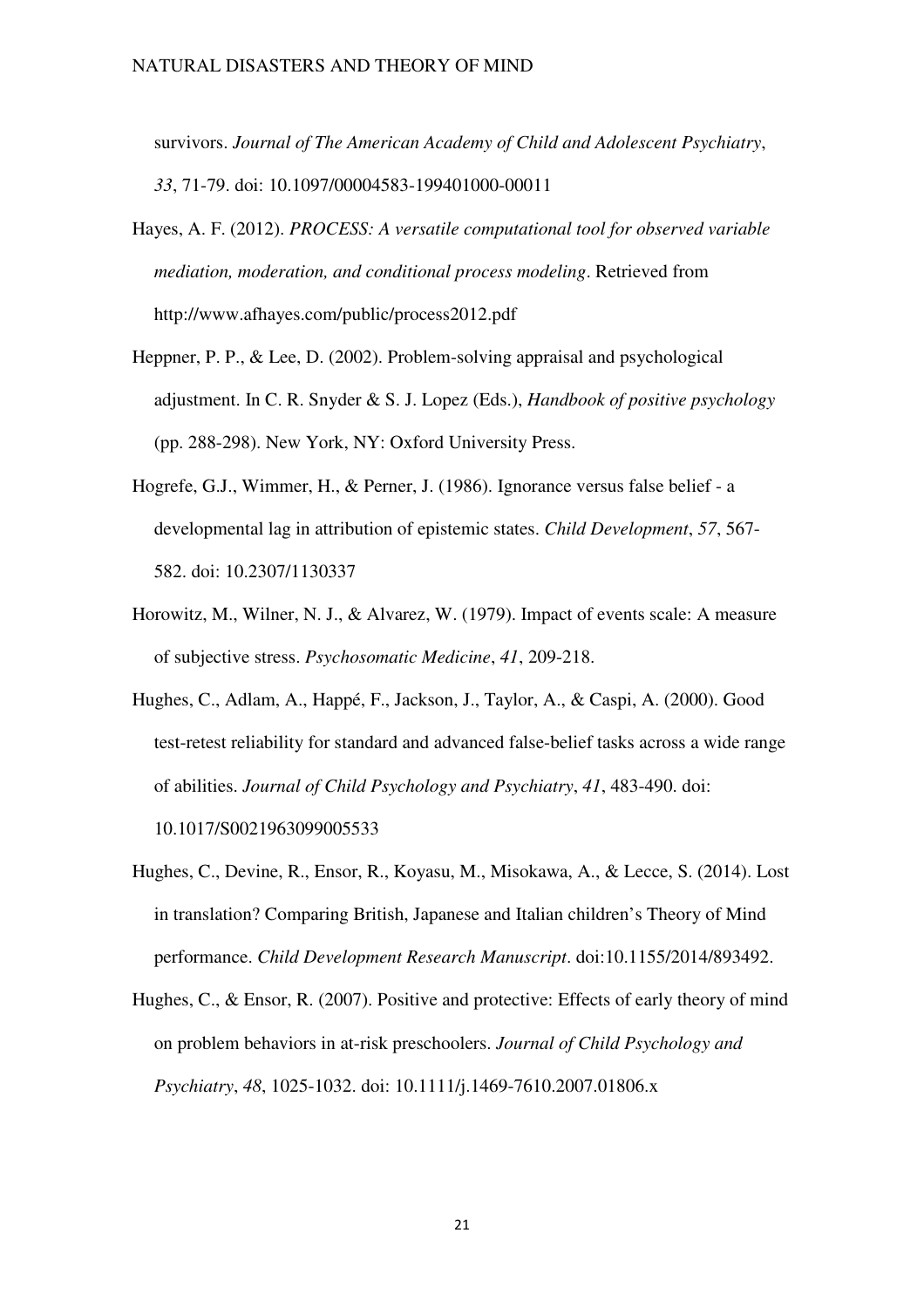- Hughes, C., & Leekam, S. (2004). What are the links between Theory of Mind and social relations? Review, reflections and new directions for studies of typical and atypical development. *Social Development*, *13*, 590-619. doi: 10.1111/j.1467- 9507.2004.00285.x Lambert, J. E., Holzer, J., & Hasbun, A. (2014). Association between parents' PTSD severity and children's psychological distress: A metaanalysis. *Journal of Traumatic Stress*, *27*, 9-17. doi: 10.1002/jts.21891
- Li, X., Huang, X., Tan, H., Liu, A., Zhou, J., & Yang, T. (2010). A study on the relationship between posttraumatic stress disorder in flood victim parents and children in Hunan. *Australian and New Zealand Journal of Psychiatry*, *44*, 543-550.
- Lonigan, C. J., Shannon, M. P., Finch, A. J., & Daugherty, T. K. (1991). Children's reactions to a natural disaster: Symptom severity and degree of exposure. *Advances in Behaviour Research & Therapy*, *13*, 135-154. doi:10.1016/0146-6402(91)90002-R
- Mazza, M., Giusti, L., Albanese, A., Mariano, M., Pino, M. C., & Roncone, R. (2012). Social cognition disorders in military police officers affected by posttraumatic stress disorder after the attack of An-Nasiriya in Iraq 2006. *Psychiatry Research*, *198*, 248- 252. doi: 10.1016/j.psychres.2011.11.027
- Miller, S. A. (2013). Children's understanding of second-order false belief: Comparisons of content and method of assessment. *Infant and Child Development*, *22*, 649-658. doi: 10.1002/icd.1810
- Morris, A., Gabert-Quillen, C., & Delahanty, D. (2012). The association between parent PTSD/depression symptoms and child PTSD symptoms: A meta-analysis. *Journal of Pediatric Psychology*, *37*, 1076-1088. doi: 10.1093/jpepsy/jss091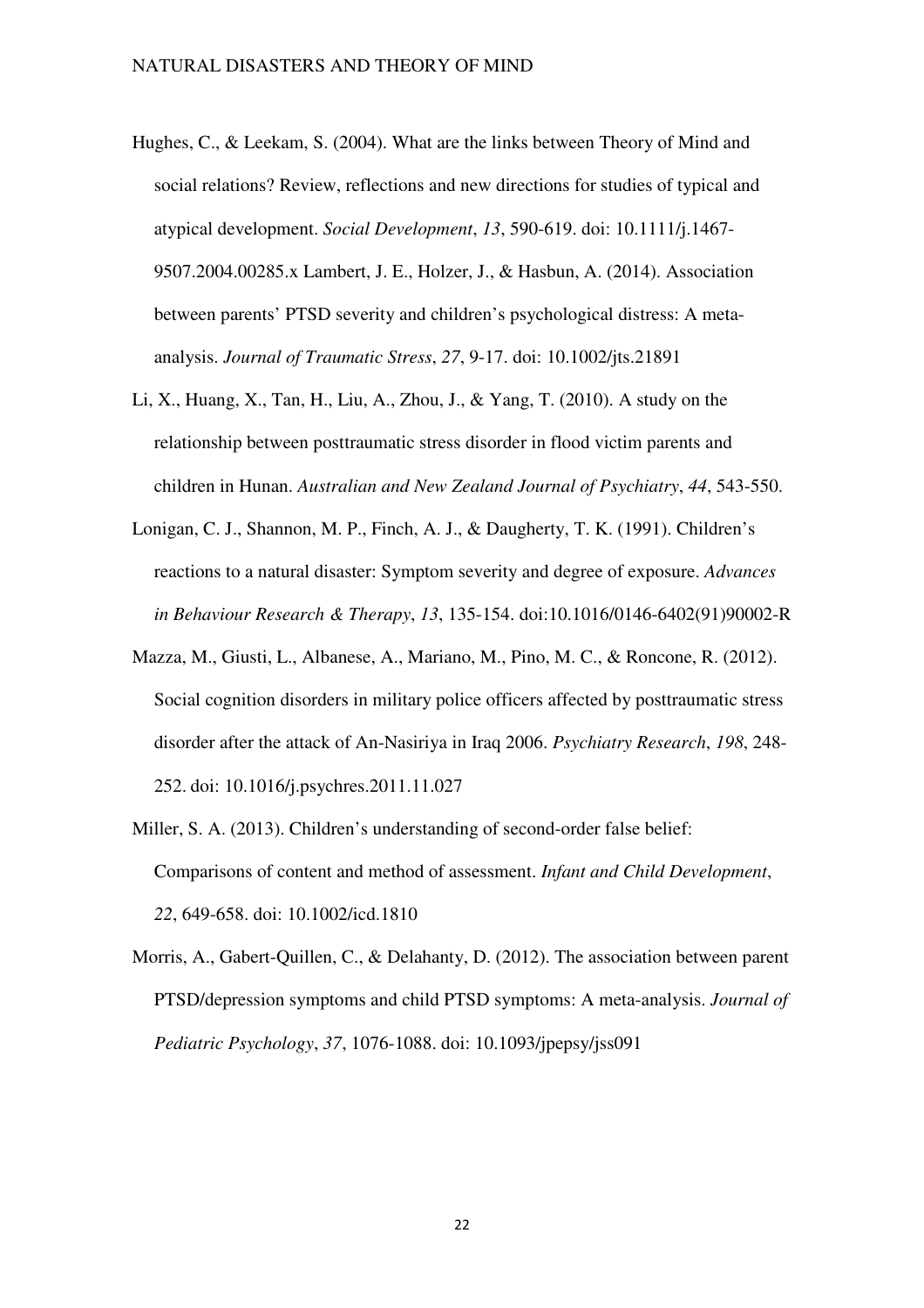- Neria, Y., Nandi, A., & Galea, S. (2008) Post-traumatic stress disorder following disasters: A systematic review. *Psychological Medicine*, *38*, 467-480. doi: 10.1017/S0033291707001353
- Perner, J. (1991). *Understanding the representational mind*. Cambridge, MA: MIT Press.
- Perner, J., & Wimmer, H. (1985). John thinks that Mary thinks that: Attribution of 2ndorder beliefs by 5-year-old to 10-year-old children. *Journal Of Experimental Child Psychology*, *39*, 437-471. doi: 10.1016/0022-0965(85)90051-7
- Pfefferbaum, B., Weems, C. F., Scott, B. G., Nitiema, P., Noffsinger, M. A., Pfefferbaum, R. L., & Chakraburtty, A. (2013). Research methods in child disaster studies: A review of studies generated by the September 11, 2001, terrorist attacks; The 2004 Indian Ocean Tsunami; And Hurricane Katrina. *Child & Youth Care Forum*, *42*, 285-337. doi: 10.1007/s10566-013-9211-4
- Pietrantonio, F., De Gennaro, L., Di Paolo, M. C., & Solano, L. (2003). The impact of event scale - Validation of an Italian version. *Journal of Psychosomatic Research*, *55*, 389-393*.* doi: 10.1016/S0022-3999(02)00638-4
- Pleck, J. H. (1997). Paternal involvement: Levels, sources and consequences. In M. E. Lamb (Ed.), *The role of the father in child development* (3rd ed., pp. 66-103). New York, NY: Wiley.
- Preacher, K. J., Rucker, D. D., & Hayes, A. F. (2007). Addressing moderated mediation hypotheses: Theory, methods, and prescriptions. *Multivariate Behavioral Research*, *42*, 185-227. doi: 10.1080/00273170701341316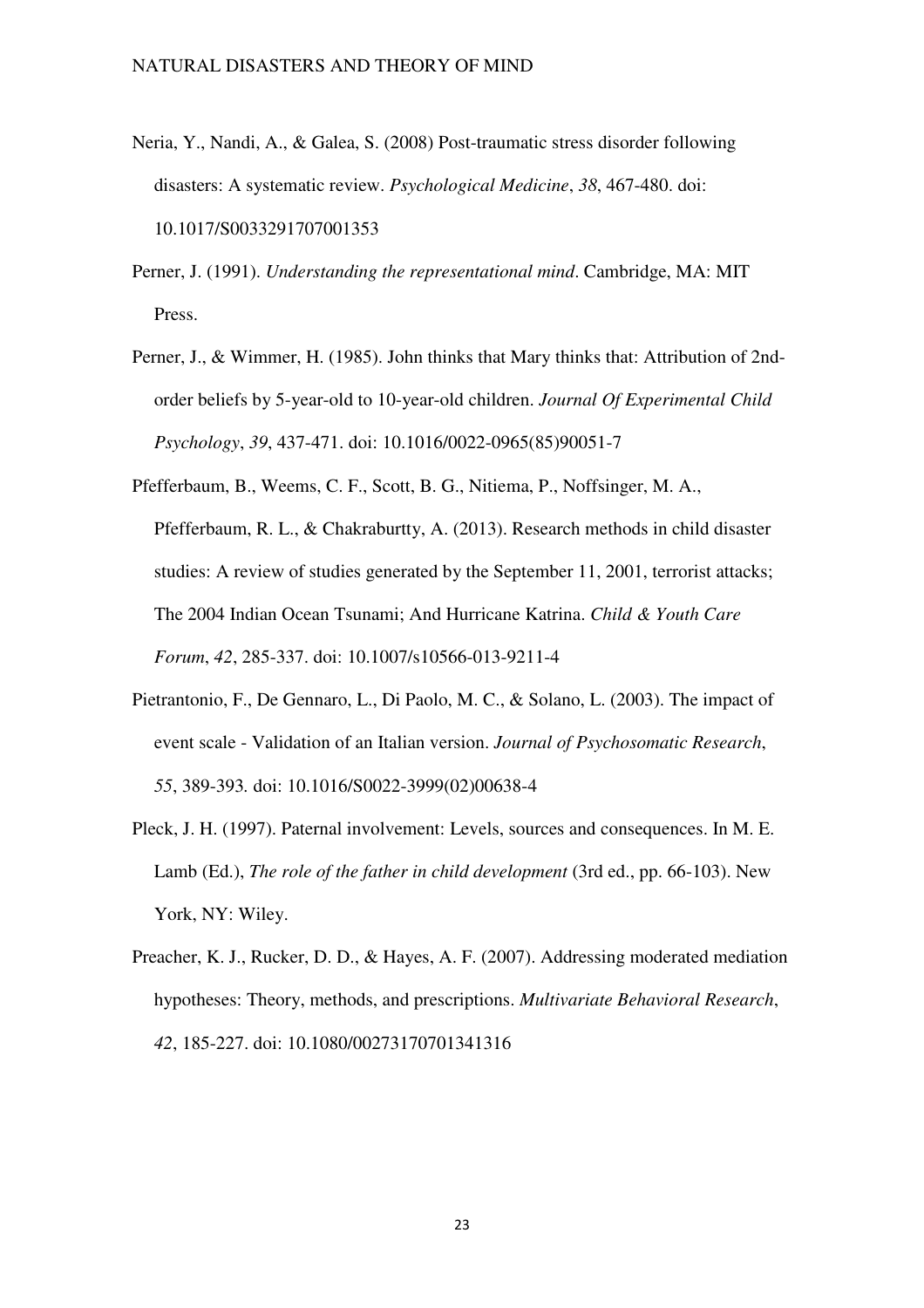- Premack, D., & Woodruff, G. (1978). Does the chimpanzee have a theory of mind? *Behavioral and Brain Sciences*, *4*, 515-526. doi: 10.1017/S0140525X00076512
- Prinstein, M. J., LaGreca, A. M., Vernberg, E. M., & Silverman, W. K. (1996). Children's coping assistance: How parents, teachers, and friends help children cope after a natural disaster. *Journal of Clinical Child Psychology*, *25*, 463-475. doi: 10.1207/s15374424jccp2504\_11
- Sang, B., Xi, J., Zuo, Z., & Wu, W. (2011). Theory of Mind in resilient children. *Psychological Science (China)*, *34*, 581-587.
- Schacht, R., Hammond, L., Marks, M., Wood, B., & Conroy, S. (2013). The relation between mind-mindedness in mothers with borderline personality disorder and mental state understanding in their children. *Infant and Child Development*, *22*, 68- 84. doi: 10.1002/icd.1766
- Schaefer, J. A., & Moos, R. H. (1998). The context for personal growth: Life crises, individual and social resources, and coping. In R. Tedeschi, C. Park, & L. Calhoun (Eds.), *Posttraumatic growth: Positive change in the aftermath of crisis*. Mahawah NJ: Erlbaum.
- Spell, A. W., Kelley, M. L., Wang, J., Self-Brown, S., Davidson, K. L., Pellegrin, A., & Baumeister, A. (2008). The moderating effects of maternal psychopathology on children's adjustment post-Hurricane Katrina. *Journal of Clinical Child And Adolescent Psychology*, *37*, 553-563. doi: 10.1080/1.5374410802148210
- Spirito, A., Stark, L., & Williams, C. (1988). Development of a brief coping checklist for use with pediatric populations. *Journal of Pediatric Psychology*, *13*, 555-574. doi:10.1093/jpepsy/13.4.555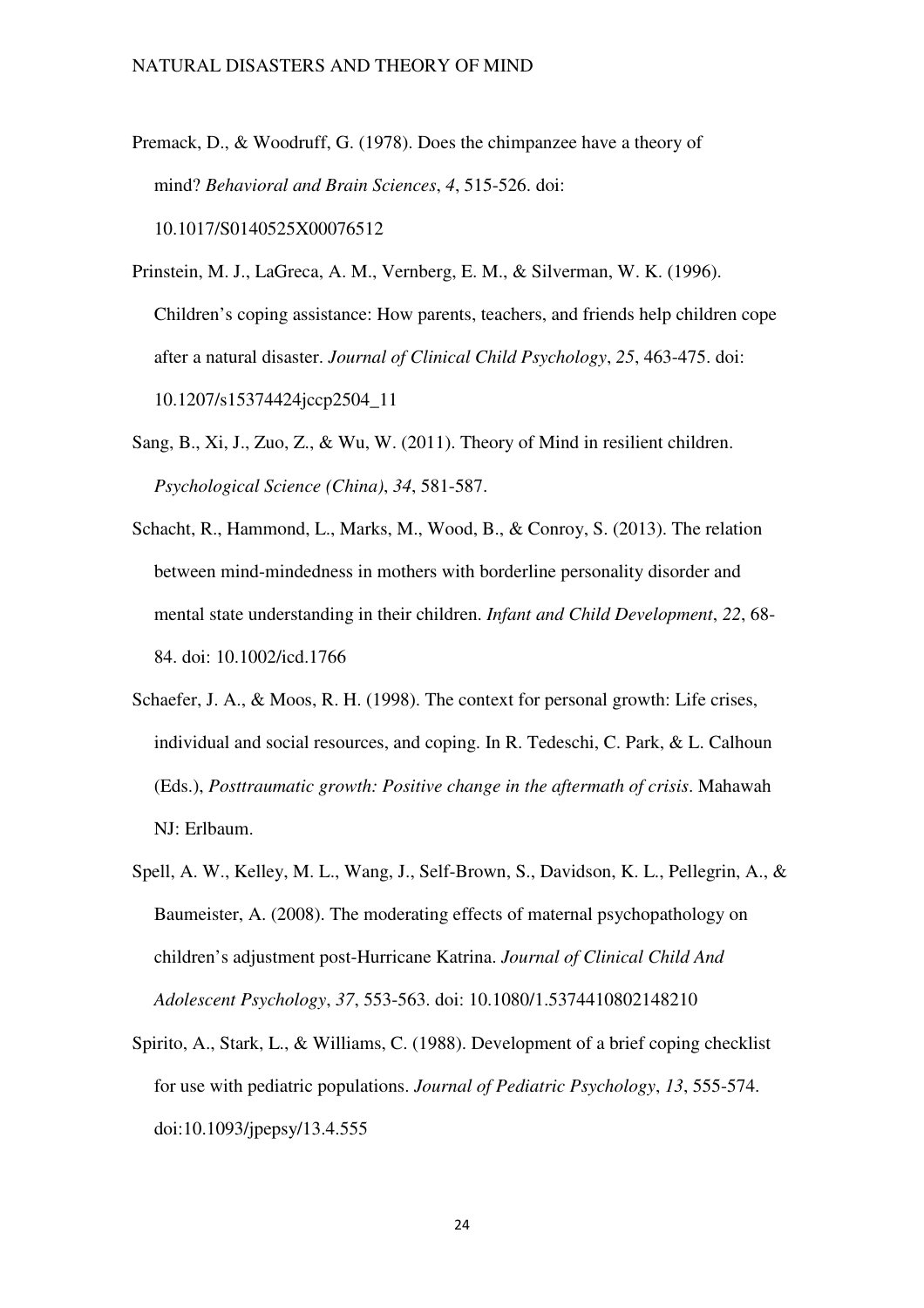Sprung, M. (2008). Unwanted intrusive thoughts and cognitive functioning in kindergarten and young elementary school-age children following Hurricane Katrina. *Journal of Clinical Child and Adolescent Psychology*, *37*, 575-587. doi:

10.1080/15374410802148236

- Sullivan, K., Zaitchik, D., & Tager-Flusberg, H. (1994). Preschoolers can attribute second order beliefs. *Developmental Psychology*, *30*, 395-402. doi: 1037/0012- 1649.30.3.395
- Sundin, E. C., & Horowitz, M. J. (2002). Impact of event scale: Psychometric properties. *British Journal of Psychiatry*, *180*, 205-209. doi: 10.1192/bjp.180.3.205
- Terranova, A. M., Boxer, P., & Morris, A. S. (2009). Factors influencing the course of posttraumatic stress following a natural disaster: Children's reactions to Hurricane Katrina. *Journal of Applied Developmental Psychology*, *30*, 344-355. doi: 10.1016/j.appdev.2008.12.017
- Vezzali, L., Cadamuro, A., Versari, A., Giovannini, D., & Trifiletti, E. (in press). Feeling like a group after a natural disaster: Common ingroup identity and relations with outgroup victims among majority and minority young children. *British Journal of Social Psychology*. doi: 10.1111/bjso.12091
- Vigna, J. F., Hernandez, B. C., Kelley, M. L., & Gresham, F. M. (2010). Coping behavior in hurricane-affected African American youth: Psychometric properties of the kidcope. *Journal of Black Psychology*, *36*, 98-121. doi:

10.1177/0095798408329948

Yehuda, R., & Bierer, L. A. (2009). The relevance of epigenetics to PTSD: Implications for the DSM-V. *Journal of Traumatic Stress*, *22*, 427- 434. doi: 10.1002/jts.20448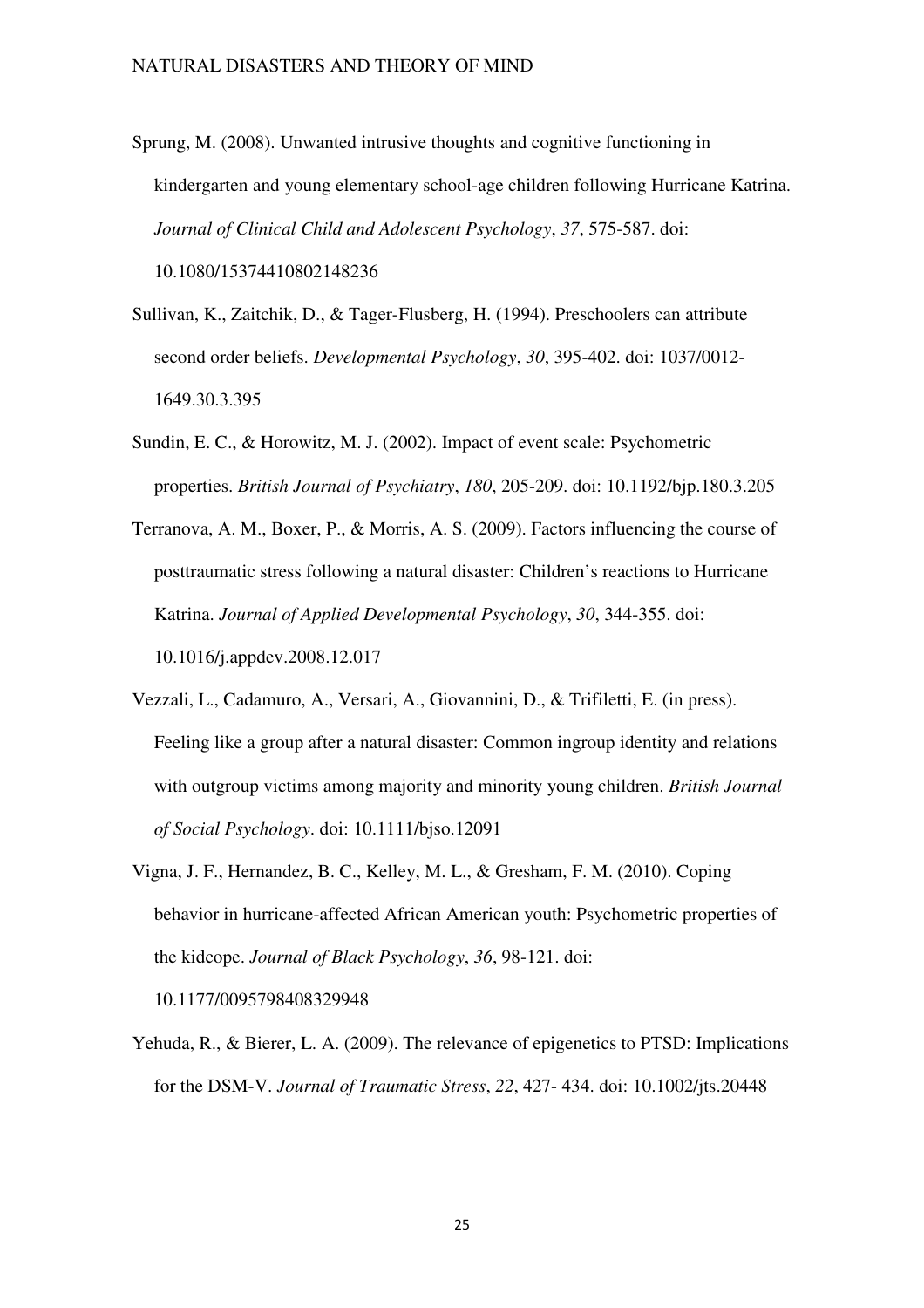Zamir, O., & Lavee, Y. (2014). Psychological mindedness as a protective factor against revictimization in intimate relationships. *Journal of Clinical Psychology*, *70*, 847- 859. doi: 10.1002/jclp.22061, 2014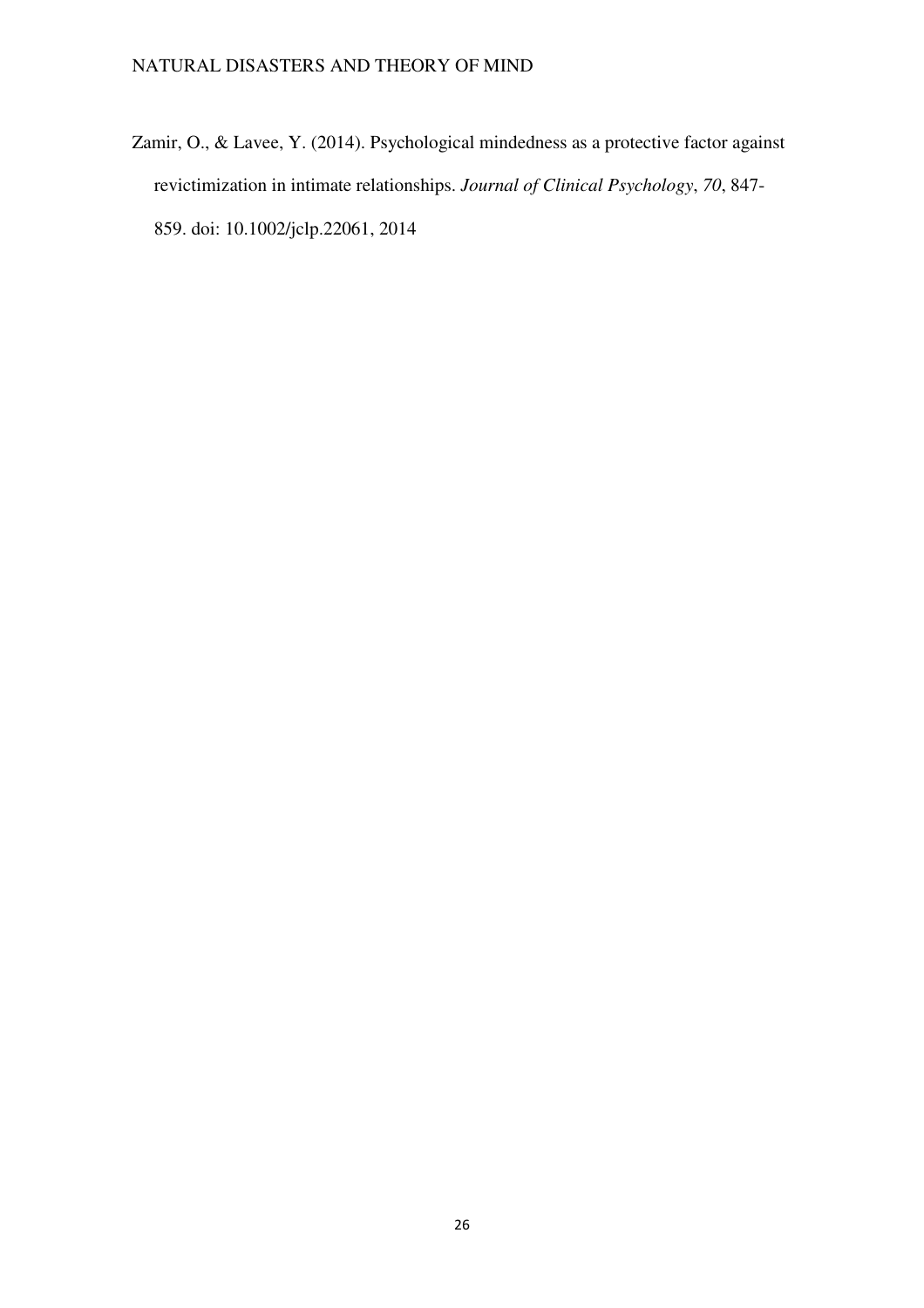|                                                | 1        | 2      | 3     | $\overline{4}$ | 5    |
|------------------------------------------------|----------|--------|-------|----------------|------|
| 1. Mothers' posttraumatic stress<br>symptoms   |          |        |       |                |      |
| 2. Fathers' posttraumatic stress<br>symptoms   | $.45***$ |        |       |                |      |
| 3. Children's posttraumatic stress<br>symptoms | $.24**$  | .13    |       |                |      |
| 4. ToM abilities                               | $-.13$   | .01    | .11   |                |      |
| 5. Negative coping                             | $-.05$   | $-.03$ | .08   | .02            |      |
| $\boldsymbol{M}$                               | 46.34    | 37.64  | 33.75 | 0.00           | 0.93 |
| <b>SD</b>                                      | 13.53    | 16.29  | 11.83 | 1.53           | 0.87 |

*Table 1*. Means, standard deviations and correlations among variables (*N* = 147).

 *Note*. Response scale ranges were: 0-75 for mothers', fathers' and children's posttraumatic stress symptoms; 0-2 for negative coping. For ToM abilities, we computed standardized scores separately for first- and second-graders; untrasformed scores, separately for school grades, are reported in the main text. \**p* < .05. \*\**p* < .01. \*\*\**p* < .001.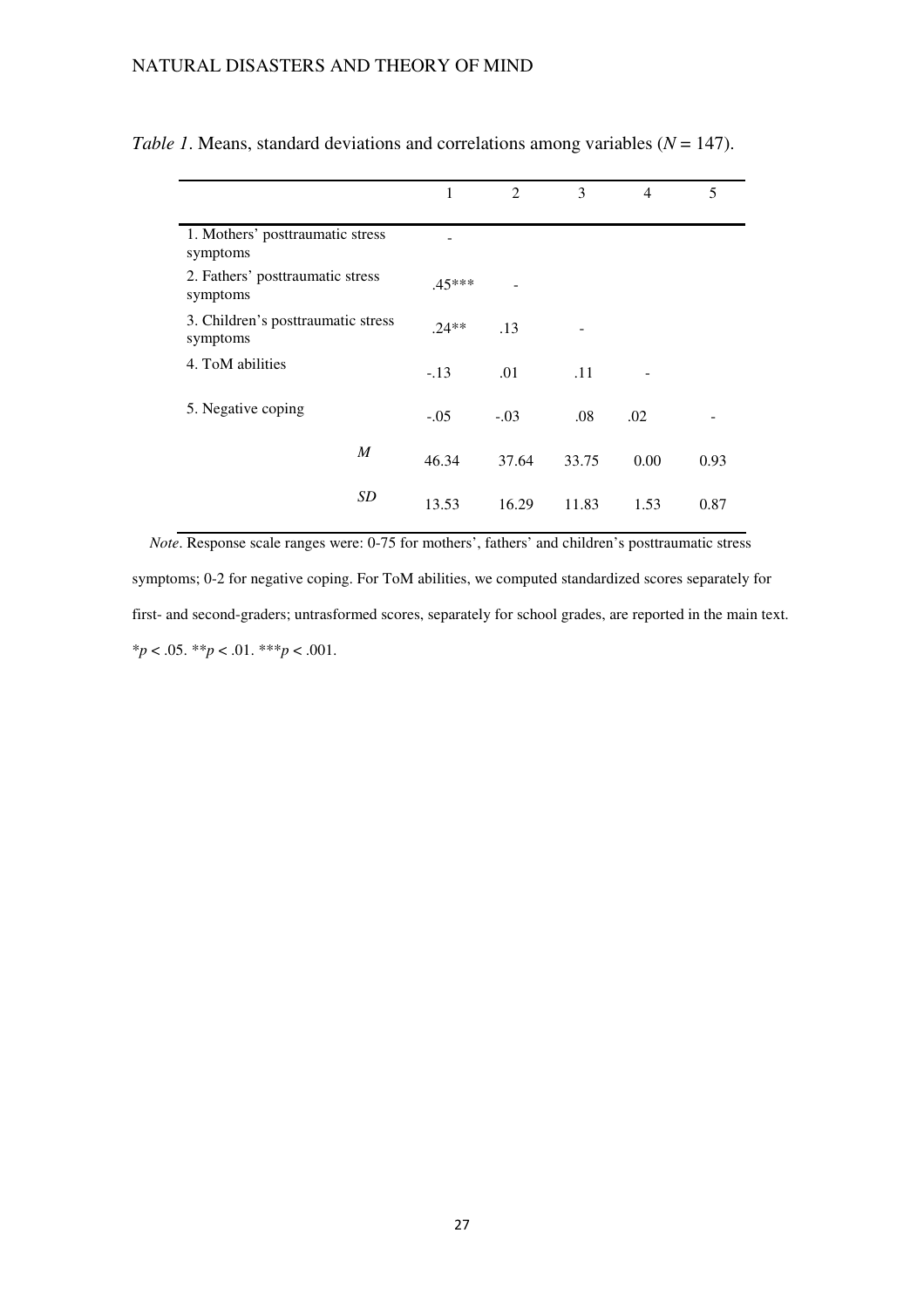|                                          | Mediator variable model          | Dependent variable model<br>(negative coping) |                 |  |
|------------------------------------------|----------------------------------|-----------------------------------------------|-----------------|--|
|                                          | (children's posttraumatic stress |                                               |                 |  |
|                                          | symptoms)                        |                                               |                 |  |
|                                          |                                  | First step                                    | Second step     |  |
| Mothers' posttraumatic stress symptoms   | $.24**$                          | $-.10$                                        | $-.10$          |  |
| Fathers' posttraumatic stress symptoms   | .02                              | $-.00.$                                       | .01             |  |
| School grade                             | $.17*$                           | $-.28***$                                     | $-.29***$       |  |
| Gender                                   | $-.01$                           | $-.04$                                        | $-.05$          |  |
| Children's posttraumatic stress symptoms | $\overline{\phantom{a}}$         | $.16^{\dagger}$                               | $.16^{\dagger}$ |  |
| ToM abilities                            |                                  | $-.01$                                        | $-.01$          |  |
| Children's posttraumatic stress symptoms |                                  |                                               | $-.18*$         |  |
| $\times$ ToM abilities                   |                                  |                                               |                 |  |
| $R^2$                                    | .09                              | .09                                           | .12             |  |
| $\boldsymbol{F}$                         | $3.44**$                         | $2.27*$                                       | $2.73*$         |  |
| df                                       | (4, 142)                         | (6,140)                                       | (7, 139)        |  |
| Fchange                                  |                                  |                                               | $5.11*$         |  |
| df                                       |                                  |                                               | (1, 139)        |  |

# *Table 2*. Hierarchical regressions testing the model proposed ( $N = 147$ ).

 $\phi^{\dagger} p < .08.$  \* $p < .05.$  \*\* $p < .01.$  \*\*\* $p < .001.$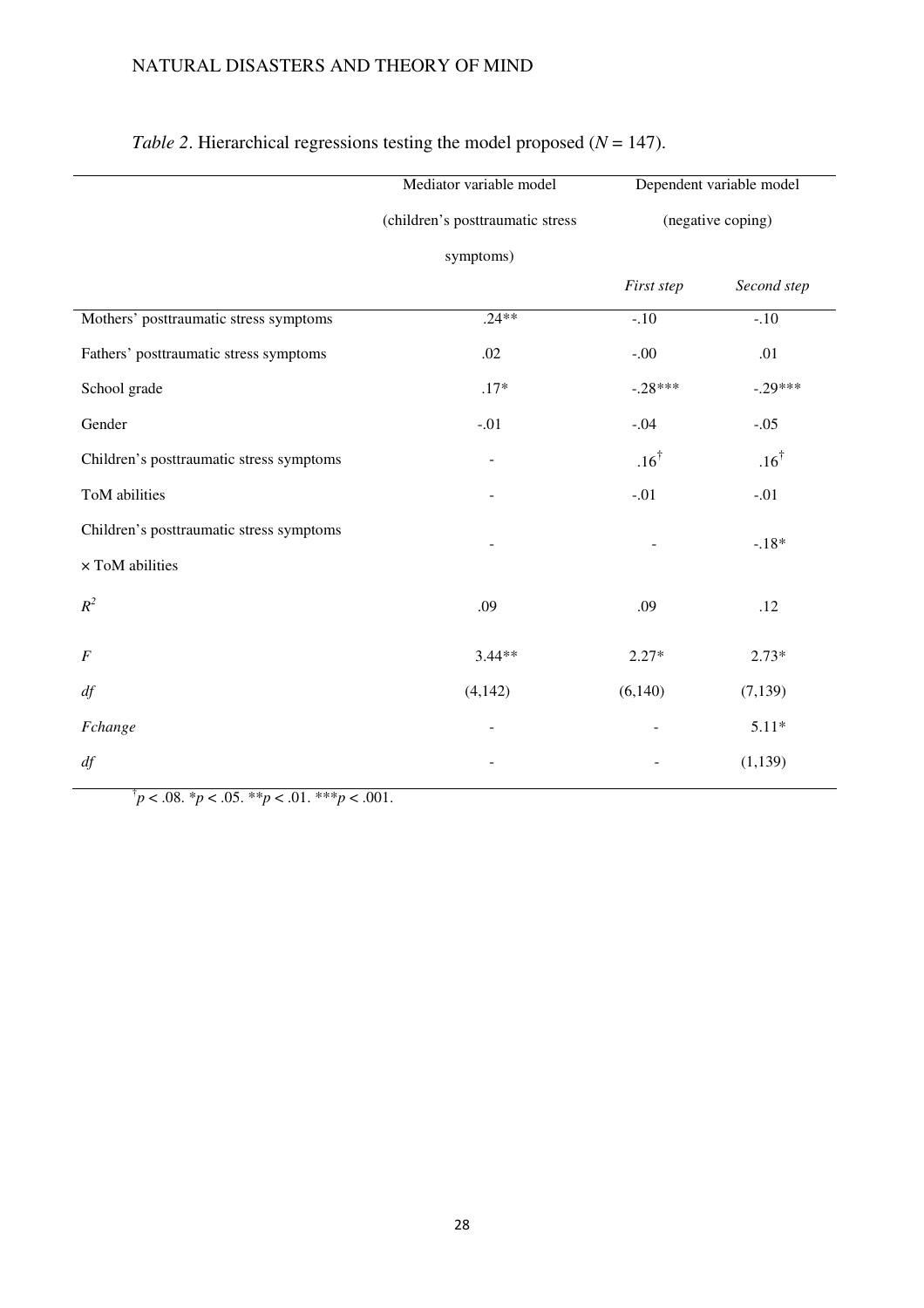*Figure 1*. Proposed theoretical model.